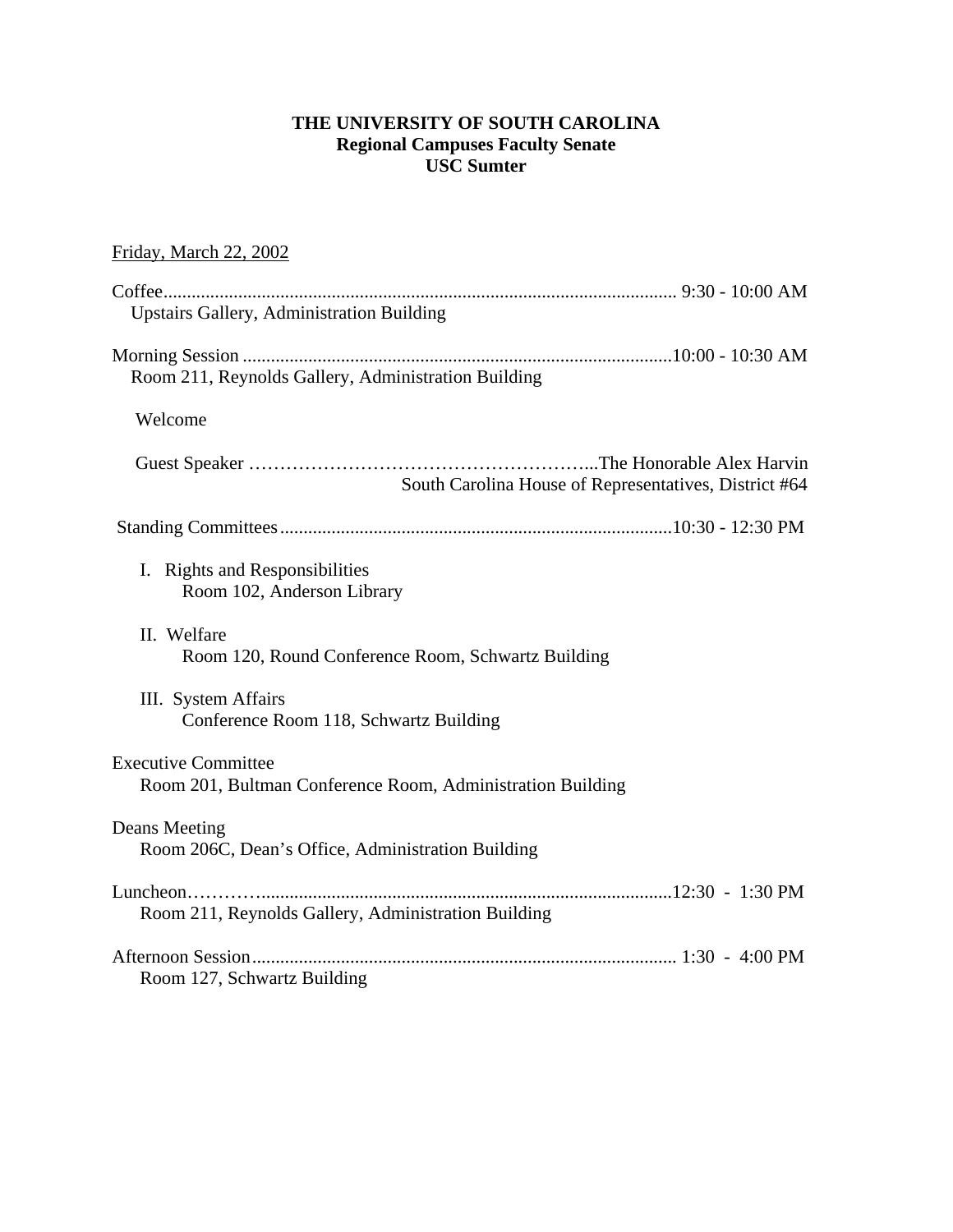### **AGENDA**

- I. Call To Order
- II. Correction/Approval of Minutes: January 25, 2002 USC Sumter
- III. Reports from University Officers
	- A. Dr. Chris P. Plyler, Vice Provost and Executive Dean
	- B. Dr. Carolyn A. West, Associate Vice Provost
	- C. Regional Campus Deans
	- D. Dr. Sally Boyd, Assistant Vice Provost for Continuing Education Academic Credit Programs
- IV. Reports from Standing Committees
	- A. Rights and Responsibilities Professor Ron Cox
	- B. Welfare Professor Roberto Refinetti
	- C. System Affairs Professor Chris Borycki
- V. Executive Committee Professor John Logue
- VI. Reports from Special Committees
	- A. Committee on Libraries Professor David Bowden
	- B. Committee on Curricula and Courses Professor Chris Borycki
	- C. Committee on Faculty Welfare Professor Linda Allman
	- D. Faculty-Board of Trustees Liaison Committee Professor Ellen Chamberlain
	- E. Research and Productive Scholarship Committee Professor Todd Scarlett
	- F. Other Committees
		- 1. Conflict of Interest Committee Professor Bette Levine
		- 2. Education Foundation Committee Professor Steve Buchanan
		- 3. Regional Campuses Academic Advisory Council Professor Wayne Chilcote
- VII. Special Order & Elections
- VIII. Unfinished Business
- IX. New Business
- X. Announcements
- XI. Adjournment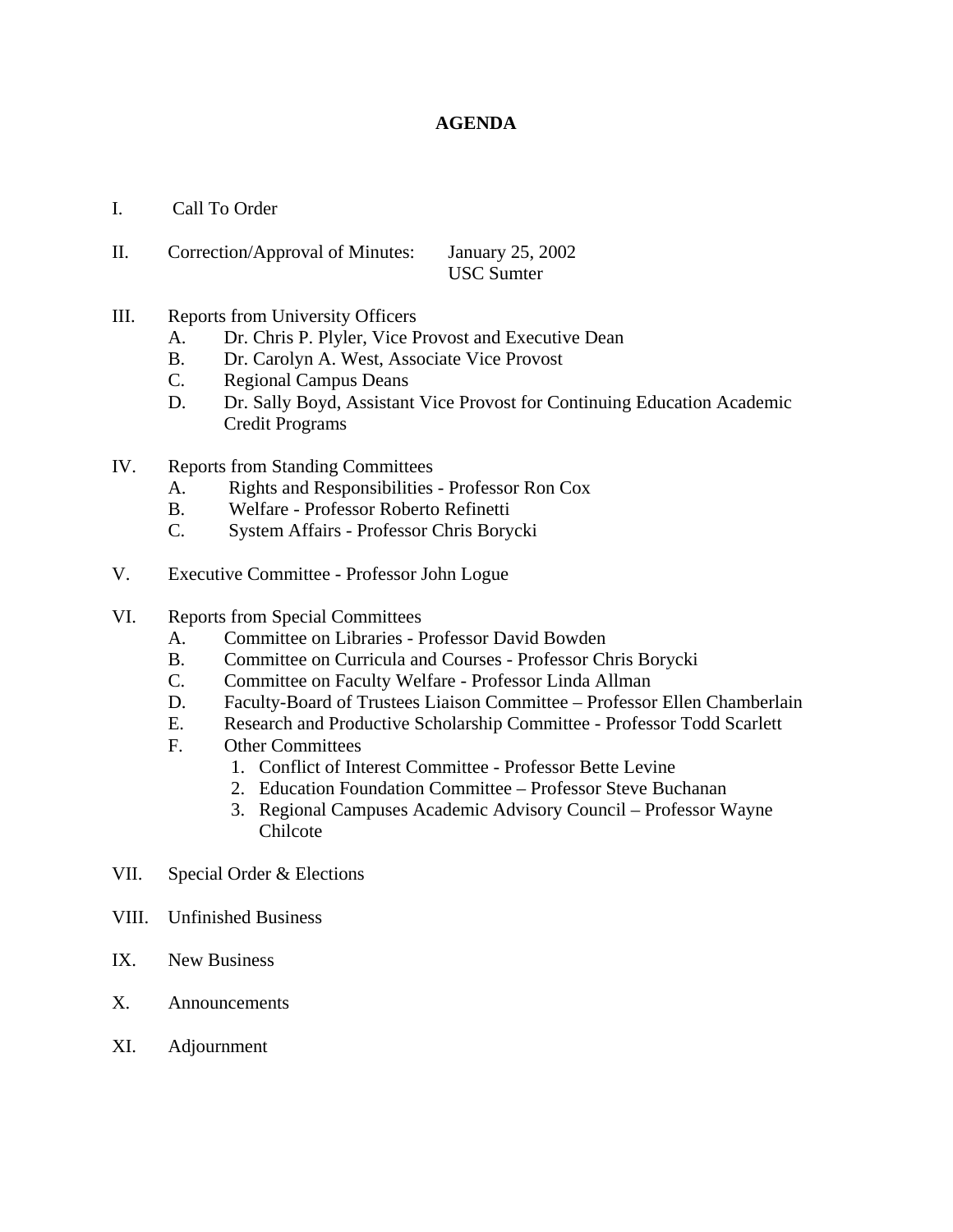### **Minutes of the Regional Campuses Faculty Senate USC Sumter**

#### March 22, 2002

**Morning Session**: (Reynolds Gallery, Administration Building)

**I.** The Chair, Wayne Chilcote convened the Regional Campuses Faculty Senate at USC Sumter at 10:00 AM and welcomed senators. He then introduced USC Dean, Dr. Les Carpenter for opening remarks and to introduce the speaker, Representative Alex Harvin.

#### **II**. **Address by South Carolina State Representative, the Honorable Alex Harvin:**

Thank you very much it is a real honor to be here today and to share time with Les Carpenter and with my old, old friend John Duffy who has known me since I used to be a young Democrat. Les alluded to the fact that my license number is number 3 and as a legislator you get your license number by your seniority in the legislature. There are two members left ahead of me in the House of Representatives. It is sort of interesting that my little girl, who has just turned 13, asked me one day," daddy what happens when you get to be number one?" I said soon thereafter the undertaker comes for you. There is nothing you can do about that. That is just Mother Nature. In reality I am second in seniority on the Ways and Means Committee. Marion Carnear ?? from Ware Shoals is the most senior committee member and I am second to Marion. We sit on either side of the Chairman. Someone said, "Why are one of y'all not Chairman of the Committee?" We are not of the correct political party to be Chairman. We are both Democrats and of course the majority in the House is Republican now. So we aren't allowed to serve as Chairman under our system. Our Chairman has to be a Republican, particularly on important committees. I think that we have one token Democratic Chairman in the House now who is on the Three M Committee. When I first ran for the House in November of 1976 (when I was elected), House and Senate members did not take office in January. We take office in November the Monday following the general election. So if you lose in November, you literally have to run to the State House to get your things out of the office before the new person moves in. You have less than a week to get it done. When I ran for the House I asked someone what I should tell people (I was still a student when I was running). They said why don't you tell them, give a young man a chance. This year I asked the same person. I said, what should I tell people when I run for re-election this year? He said you should tell them there is no substitute for experience.

You do us an honor by being here to see us today and to spend time with us. Talking about money, in our system money is all about who gets the money. Does money ever run out? No, I don't think it ever runs out in government; it is just about who is the most adept at getting the money. I walked in with the new head of ETV, visiting the stations around the state. I was supposed to go to lunch with him at the country club before that but I could not do that because of another commitment back in my district. So I walked into the ETV station in Sumter with him sitting with all the employees around a table having sort of a family discussion with them. I walked in and sat down in a corner and he didn't know who I was since I had never met him before. I knew who he was but did not know him personally. He was talking with these employees at WRJA which is the local ETV station. He says, "You know, we need funding for ETV and I will explain something to you if y'all haven't figured it out. Those guys in Columbia and those ladies in Columbia who serve you in the legislature don't give a hoot what we do in Columbia. If you want to get funding it's those institutions that are back home in their districts that serve their constituency that they are voting for when they vote for ETV. These people in Sumter County, Clarendon County, Lee County and our area are not voting for what we do in the headquarters in Columbia, they are voting for the fact that we are here in their community. You are ETV to them and it is what you do in that community that makes the difference between whether they support us or they don't and to what degree they support us." I sat back and listened and sort of smiled and thought it takes some people years to figure that out. I get lessons in politics every day. I get emails from people in Greenville who write me to tell me about their great concerns about this that or the other thing but the ones that I take the time to read and make sure that I answer are from this area right here. Those are the people who are important to us because they are the people we know and see every day. You don't necessarily have to out number the other side to be a winner. You just have to outsmart them by being available and being in their communities, being there for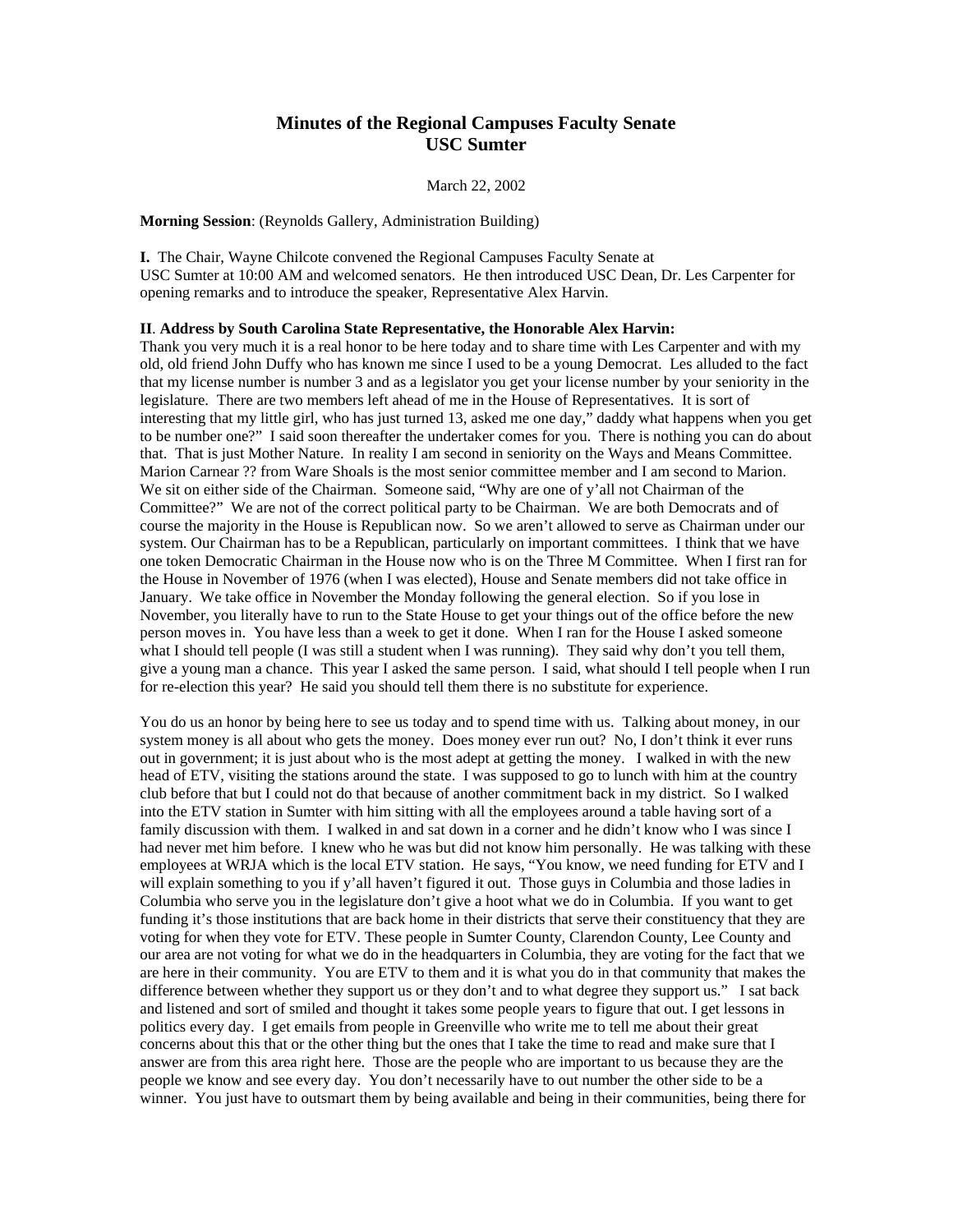them. This year we have probably had the worst year that I can ever remember, and I know that is not what you want to hear. You are probably thinking like I do. I get up about 7:30 in the morning and I turn on the business news at the Townhouse Motel there in Columbia where I stay there and here comes the news this company lost money, that company laid off employees, this company got a bad rap from the bond houses or this one from a stock brokerage company. I have finally gotten to the place where I have to turn it off and I watch some type of exercise program. I just have to have a rest from this for a little bit. I am sure that those of you in government and who serve the state through the University probably feel the same way. In 26 years that I have been there, the worst year that I can ever remember, we were 60 million dollars short, John Duffy, and we thought the bottom had come out, the end of the world had come. And Tom Mangum, being Chair of the Ways and Means Committee at that time, did what any responsible politician would do. He went out and found a new actuary to look over the state health insurance system and found that it was exactly 60 million dollars too much. We had over budgeted. So he went in and took the 60 million out of it. And this is what experience will teach you, I whispered to the person next to me on the Ways and Means Committee that we will be putting that money and more back next year. Took it out of the health insurance fund, funded everything, had this great letter in front of us saying that we had just over funded the system. The very next year in the state health insurance system, guess how much we were short, 60 million dollars, exactly what we took out.

This year's budget has been extraordinary. I think in all total, we were something like a billion dollars down in our state budget when you consider the cuts (what the legislature has had to cut). When we started out this year in our budget hearing, we did not ask the agencies for lists of what they needed. I don't know how many of you know this or have been through this system, the Ways and Means Committee is divided up into three person sub committees. Each three person sub committee handles many different agencies in certain areas. What happens is that individuals become fairly expert in the areas they handle because they see the same budgets over and over. We cut the Department of Commerce, one of the agencies that I do, (that's a sacred cow) we have never done that. Some of the agencies are facing a total of anywhere between 12 and 20 percent cuts. In the University system that is pretty dramatic but you take something like the State Forestry Commission with the mission of fighting forest fires, their employee base has dropped from 650 statewide to 400 employees. When we got the big fire that you got the publicity around Myrtle Beach this year, we had to go to the state of North Carolina and rent equipment to fight the fire. We did not have the equipment. We had sold our airplanes. We had sold our helicopters, our water bombers. We had laid off the pilots. We had gotten rid of every spare piece of equipment we could sell. We simply did not have the equipment to fire the fires. If North Carolina have not been willing (since it was pretty close to them) to rent us the equipment to put it out, we would have been left with nothing.

My wife says I must be one of the only people who think this way. I have a stock broker, like many of you probably do, to advise me with my investments and a CPA who does my taxes for me. I always tell my stock broker, who advises me to do this, this and this, that I would like to see his statement from his company. I want to know how much money you made for you because if you can't make money for you how are you going to make it for me. The same thing for taxes, if your CPA can't save himself money how is he going to do it for you? So the natural question to ask is what have you cut at the state house? What have you trimmed in the House of Representatives? By mid-year we were down over a million dollars on our budget at the house. Last year in our office building there, the Blatt Building (most of you in Columbia know it well) (we had built the building in 1979) we were going through the building room at a time fixing furniture back, fixing the carpet back. We pulled the plug on that last year. We could not lay off people in state government and buy new furniture and carpet for the building. We also pulled the plug on travel altogether. Now we get notices about the conferences around the country with a note that if you want to go they will help you get a good group rate and that you should bring your personal credit card by the Speakers Office and they will help you make the arrangements. It is only fair, only fair. It is not fair to ask you to cut if we are not doing it. We have cut our pages from where each member has a page to probably around 60 pages this year (I don't remember that happening before). There are barely enough to carry out the functions of the clerk's office and the various agencies they work through. We have cut our legislative information system on the House side about \$900,000. The Speaker met two weeks ago with the caucuses from the House and Senate sides to ask for suggestions. We have done everything from when we leave our offices we turn off the phone service, we turn off the heat and air conditioning. We are now looking at ways we can limit numbers of copies made (you are facing the same thing). We are looking at what we call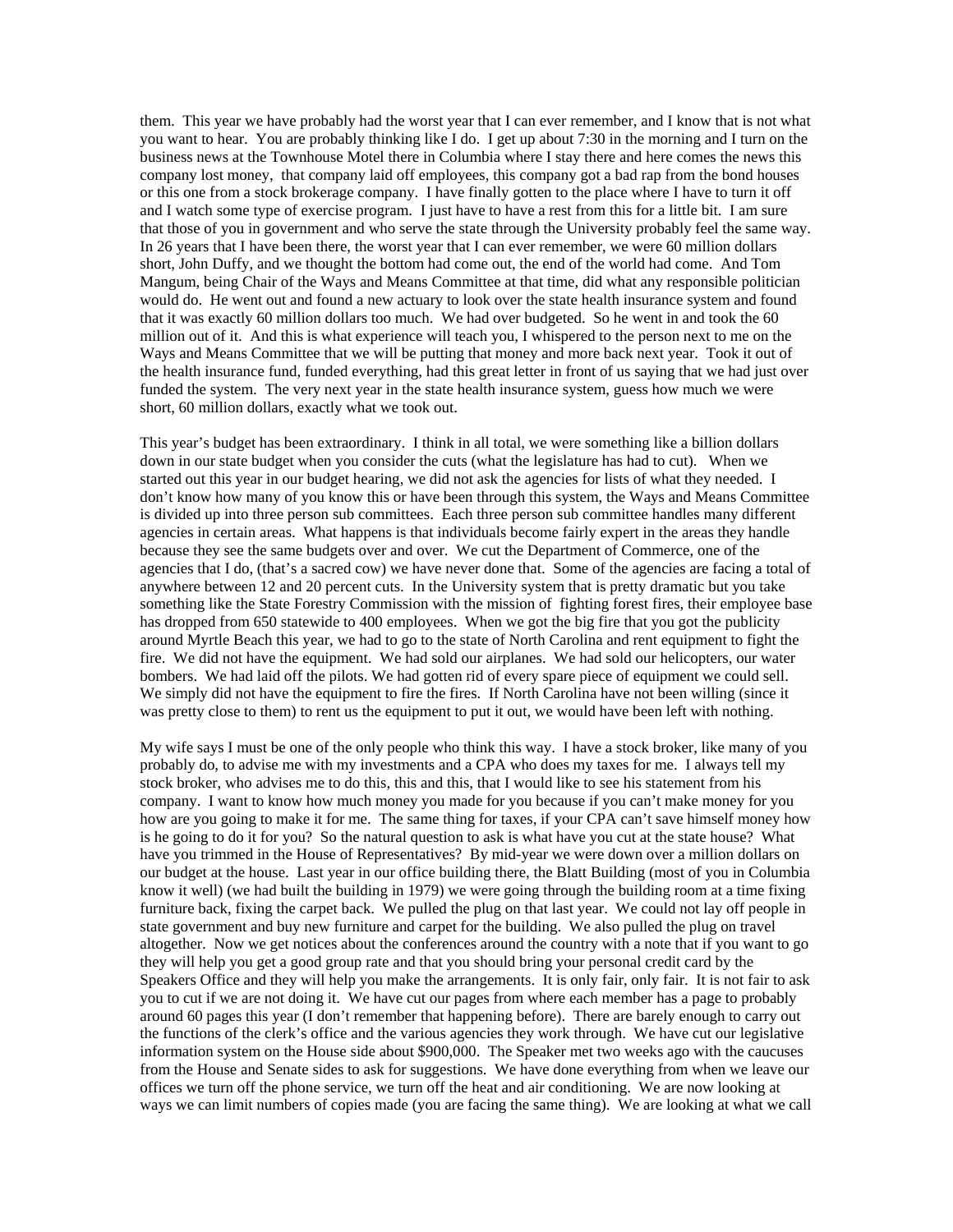nickel and dime savings right now and we had a session with each caucus, the Democrats eat lunch one Tuesday and the Republicans eat lunch another Tuesday and we do our house keeping business and the Speaker came, and seldom does he do that, and said I need a list of everything that you can think of that we can cut without putting you out of business. People have been very honest and very fair. We have cut office supplies. Virtually no area has been untouched. And any time we have an opening on the staff, we don't fill it. We leave it empty. That has left us short handed simply to get basic information to the members because some of those were Ways and Means clerks and staff members that were really necessary that we will try to fill again to functioning but we could not justify filling a position and then telling USC or another agency that you have got to lay someone off.

This year's budget is a very simple thing in this sense. We asked every agency what they could cut. We let them say. Then if they did not cut enough we had to go back and cut. The second thing we did was to look at every pot of money available in every agency. In Governor Hodges' governor's budget, he said borrow the money pay it back when the times get better. The Republican caucus which is the majority, 17 on the Ways and Means Committee, 8 Democrats, decided (and it made good sense) that if you borrowed the money, you would owe that money back plus you would be short for next year. The idea was just to take the money. So we took the interest from all of the accounts that we could find that we could raid and every account from the superb funds that pay for clean-up of underground gas tanks to any accounts we could find. In a few cases we actually took the money such as the wildlife funds that paid for the upkeep of docks in the counties. It was all designed and I think that everyone agrees to keep as many good people as we can on our payrolls. Then we went back to every agency and encouraged them (The Commissioner of Agriculture, Les Tindal has been in office for 20 years. Today he has 40 less employees than when he took office 20 years ago.) The Department of Agriculture had been responsible for the testing of gasoline pumps. This year they will not be able to carry out this job function on a yearly basis. The outlook is about that we will recover about 50% next year.

One of my first jobs on the Ways and Means Committee was to do USC's budget. I was on the Budget Sub Committee with Sol Blatt and Lloyd Hendrix who is now head of the state banker's association. Sol always made sure that the budget that he had was the University's budget. I was named to that sub committee. He picked out certain ones because he was 94 years old and he felt like if he wanted it - He said, "Damn it Alec (sic), I have been here 50 something years, I ought to have it if I want it." And I said Speaker you are ever so right. So he did USC's budget personally every year and that was a ritual we went through you know. Then we went through about an hours worth of praising Sol and about 15 minutes worth of putting the budget together afterwards. I learned a lot from Sol. We shared the same office suite. I was the majority leader under the Democrats. One of the other agencies that he enjoyed just as much as USC was the State Department of Corrections. We did just certain ones, not necessarily related to each other in any way; just the ones that Mr. Sol wanted to handle himself. And every year, and I have not forgotten this lesson in life, we would get to the budget of the Department of Corrections (and you could always see the old CCI down the road from the State House), he would rear back in his chair and look out toward CCI and say, "the only difference between those people down there in CCI and us is they have been caught and we haven't." (Laughter) And as I have lived through 26 years in the legislature, I have seen that there is a lot of truth to that at times.

I have tried to give you a brief overview and have not tried to get into any details about agency budgets because we are in the midst of the process. The House has passed the budget and I was not happy with the budget. I was one of the 36 people who voted against the budget because I didn't think it met (so you are not getting an unbiased opinion is what I am trying to tell you) our obligations to education. I don't think it met our obligations to health care. I think we could have done better in the budget process. We offered a number of amendments in there. I wasn't happy with the spending of the lottery money. I was one of the 36 people who voted against the budget. I think there only three on the Ways and Means Committee who voted against the budget. I did this year and that is rare for me. I seldom do that. The budget is over in Senate Finance Committee. They will work on it. And just to make sure that we pass the Senate version of the Lottery Bill which was more satisfactory to a lot more people than the House version, (and since the Republicans had the majority in the House they made us put the lottery proceeds into the state budget and sent it to the Senate, then we took the Senate bill and amended it to what the house bill was and sent it back). I don't think it was true to some of the things that the public was told Bobby Harold, my Committee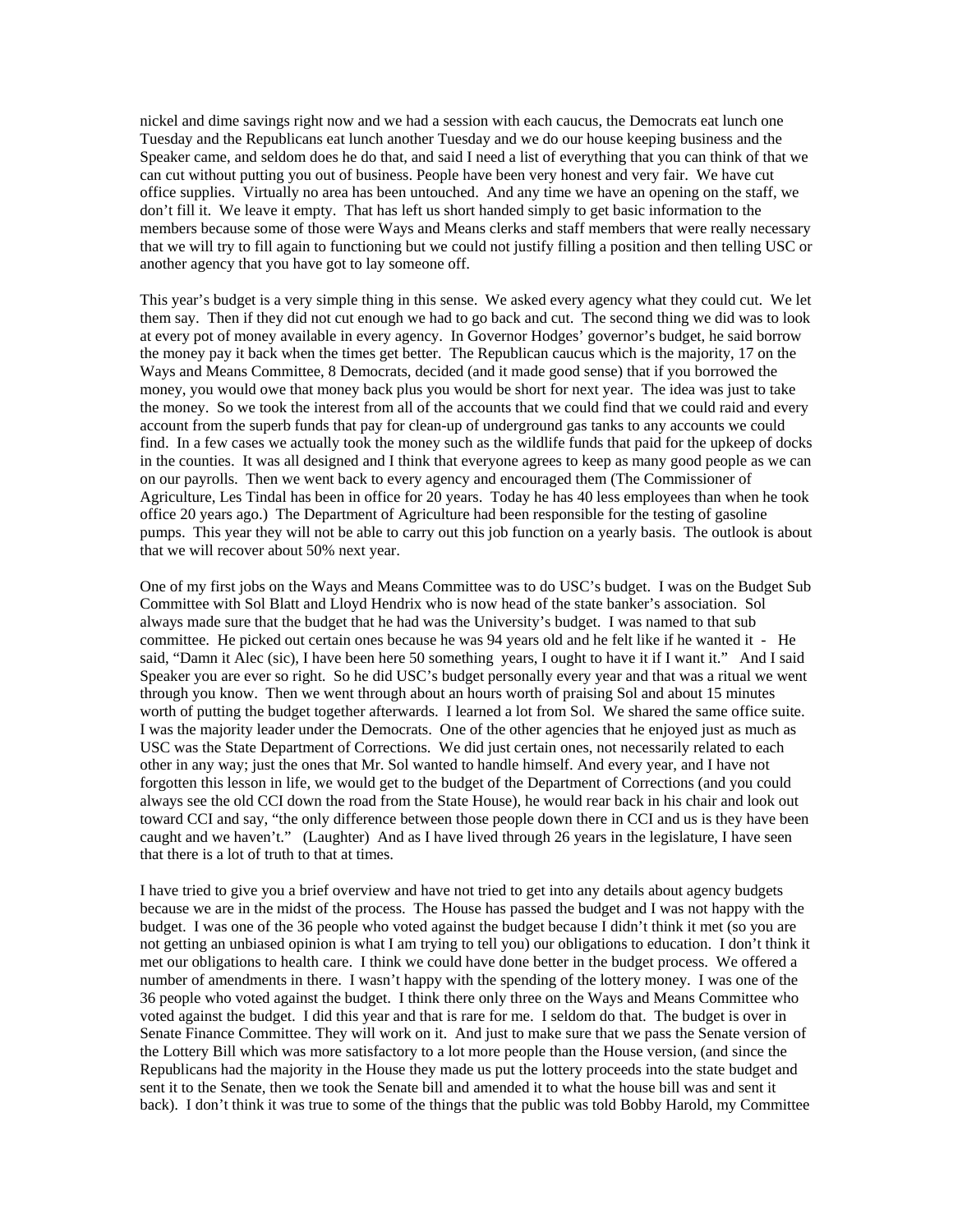Chairman, as he was rationalizing why he had come up with the lottery spending plan he had (he and I are very good friends, so please take this in the right way) said, "I went around the floor and I talked with legislators from all over the state to see what they wanted to see in the lottery bill. This is what I came up with." My response was, Bobby the question is not what the legislature wants to see in a lottery bill, the question is what did voters think they were getting when they voted for the lottery. They thought that they were getting a scholarship program for average children to go to school. They thought that two year colleges would be free for students to go to. They thought they were getting technology in the schools. They thought they were getting a Georgia style lottery. What we have come up with is a system that has continued to reward those who are bright students. But leave out, and I will give you an example, my district is majority African-American. My school district, Clarendon 1, when the life scholarships came out, they were sold to us based on the fact that (Governor Beasley was putting that in maybe to beat Governor Hodges to the punch) we would be giving scholarships to average kids to help mamas and daddies out with the money. I see that every day. It is a big expense for the average working people to send a child to college and the student loans while wonderful are really no answer. I have school teachers bringing me their whole finances saying, "this is what I live on every month, a car payment, house payment or rent for an apartment, student loan payment, what it costs me to eat at school every day, and this is what I have left to live on." Many students build up large student loan debt and end up ruining their credit by defaulting. What we have done is that we will probably fight it out again on the lottery and the conference committee will fight it out on that. I just feel like we were no true to what we told the public we were going to do or what they were led to believe on the lottery and that we could do a lot better than we did. Getting back to my story, in my school district, Clarendon 1, I went back and I looked at when the Life Scholarships came on line to see how many kids in my house district (we have four school districts including the one in my hometown of Summerton, where the first suit was filed in the nation that brought about school desegregation). We had one life scholarship, one. Then I went back and asked the higher education commission to go back for me and look at the other schools in my district and look at the two private schools in my district. How did we fare with this program to help mamas and daddies out, average working folks, to send their kids to college? The sad results were that there were probably only thirty-five counting the two private schools in the county. And I cannot begin to tell you the needs we have in counties like that, like the two I represent, Clarendon and Williamsburg. Williamsburg County consistently has the highest rate of unemployment in the state of South Carolina. Probably there are some economists in here who know this but the unemployment figures are manipulated to a certain extent because when Williamsburg County shows up with 17.5 % unemployment, the figures do not include discouraged workers. The so called discouraged worker is a person who has been out of work for a year and a half or two years. So, there may be thousands of people out there who are really unemployed but who never get recorded in unemployment figures because they are discouraged workers so they unemployment figures look better. They scoop them off the top and say Les, gee you haven't had a job in a year and a half or two and we are going to take you off the list and consider that you are a discouraged worker now.

 I apologize for wobbling around this morning. I have had one hip displace this year and I have got to have another one replaced at the end of the year so if you see me stagger around it is not because I have been drinking this morning. It is having these bad hips. Some one said, do you ever get discouraged about that? And you do. You think about things that you used to be able to do and when you get the new hip you are more careful because you don't want it to come out. I said it is discouraging when you look back at things that you could do and can't do now. For instance, I could never be a Dean at USC because I can't play golf anymore. So you do have handicaps that you learn to live with in life but Les as long as we have you we know we are in good hands here. I have been here thirty minutes now and I try to take my cues from Les over here and I think he says that I should ask for questions, if I am reading his script right. I may not be able to. If I can't in a particular area, I will go back and get an answer for you and send it to you. The greatest enemy we have in the State House is email. There is evidently a way that you can punch a button and send emails to all legislators at one time. A lot of people don't realize that we don't have any staff. I have a kid who works for me 15 hours a week on the floor of the House who is a USC student and one who is a minister's daughter who is also at USC in the Honor's Program and she also works 15 hours a week in the office. We come into the office and punch the payoff button on the email and, good God, I've got letters from Nigeria, you know. Oh, and I do have a deal for you, if you've got a bank account we can use. So we put an automatic response on the email that just responds to everybody. Then we take the ones out that are from my district and area like when Dean Carpenter sends me an email I read that and I make sure I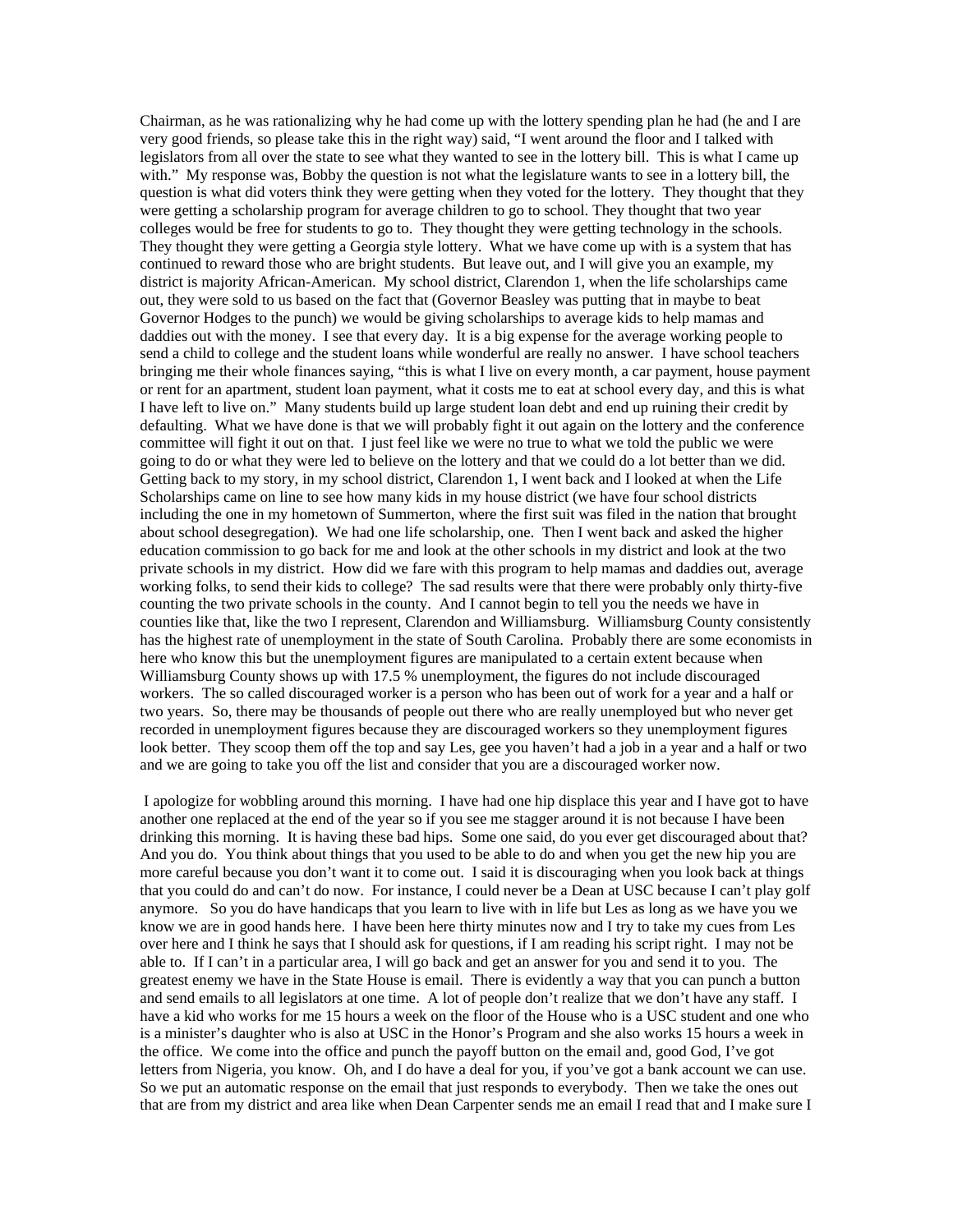respond to him. I a lot of time people simply don't realize that about us as House members, that we don't have any staff. So if we don't do any better than we do some times it is very simple. I have a lot of people that hand you a whole stack of papers and say go back and have your staff go through this and read it and do this and do that when the whole truth of it is that none of us have any staff. It is just us. In between that, we have to write letters to (the families of) all of the people who died in our districts and the children who get honors and go to the other things that you are expected to do: the school board meetings and the town meetings and things like that. In closing let me say this, there was a report about ten years ago (what I call shadows in the sun belt) and Jim Clyburn did an article about ten years later after Shadows in the Sun Belt - In the areas that Les's school serves over here it is highly likely that the legislators are called on for everything from "They cut my cable TV off to My daughter needs a job to I can't get money to go to school." And, I once asked Bobby Harrell that, I mean the phone calls we get from our district are unreal. When we go out of the office over there in Columbia the phones are flipped to a central operator on the hall that answers for everybody. I asked the gentleman who has that job, how come you never give me messages? I mean I have a wad from my district; "I have a cold, will you mail me an aspirin, you know." City legislators don't get that. They don't know what that is like. They don't even relate to it. I can take you a few miles over here to Bishopville to Grady Brown's barbershop; he is a barber and a legislator. The line will be coming out the door all day long. Grady cuts hair with a phone in one hand and a line of people at the door wanting their driver's license back, the ditch cleaned out in front of their house, a job for their brother-in-law, you name it. And I asked the guy at the floor, I said I wonder why you never give me messages? He said, well the Speaker doesn't want the other members to know that when you leave your office (you and Representative Joe Neil from the Columbia area and Representative Gilder Cobb Hunter??) they have to send someone down from the Speaker's office to answer the telephone because y'all get more phone calls that all the rest of the floor put together. And I asked Bobby Harrell, Chairman of the Ways and Means Committee (from a very affluent area in Charleston), I said Bobby, I bet your phone never stops ringing at home or in your office (He is a State Farm Insurance Agent). He said Alec I sort of work hard in Columbia three days a week and when I get home I put on my golf shirt and play 18 holes of golf and set back and relax a little bit. And I said how many phone calls do you get at home? And Bobby thought about it and said well maybe one a week, might be a pot hole in the road that somebody calls me about. I respond to it and that is about the only time I hear from my constituents. The same would be true – the wealthier your district is a lot of time, the less you will hear from constituents or if you hear from them it is on an issue like global warming that you can give them an answer to. The guy that needs a job, you see, you can't tell him we are going to have a great answer to that in about 50 more years. If he calls you and he has been laid off from Federal Mogul, he needs a job to pay for the groceries this week and you need to find it for him. You need to produce real things for real people. He does no want to see your position paper on employment issues. Now are there any questions or any thoughts?

You may thoughts that I should take back with me and that is as important as questions. (Allen Charles, Union) Mr. Harvin, just one sort of generic question. Would you rather receive a question or request by email or through a letter? Answer – A letter and the letter does not have to be fancy. It can be hand written. I have learned to interpret for a number of my constituents because all of the words are not necessarily spelled correctly and they may not express themselves well. You sort of have to figure out what they are trying to tell you and what they need you to do. A letter is always a better way to do that. You would not believe the junk email we get in these offices and a lot of it is from people who have nothing else to do but sit there and write those things and send them out to you. Now my wife works for Dell Computer and she would probably disagree with me but let me tell you most legislators answer their written mail. (Ron Cox, Salkehatchie) One comment and one question: As a native of Williamsburg County and a graduate of East Clarendon High School we have actually met before. I have a comment relative to your mention of writing to dead folks; they need to know that in Williamsburg County the dead vote has been very critical on a number of times. Rep. Harvin, "The dead vote has been critical I will tell you that right now." Cox, "Now a question: Given that you have been in the House for quite some time you have seen a lot of trends and cycles. And being relatively new to all the budgetary battles I have seen, it appeared to me that it was a mighty quick shift that occurred from when everything was roses (projecting such a dramatic surplus) to all of a sudden this deficit appearing. What do you see as causing this essentially billion dollar swing within a six month period? Rep. Harvin, Well there is probably a real answer and then there is my daddy's answer Ron. My daddy was of course an old time died in the wool southern Democrat. He always told me, he says, "Now son when the Republicans come into office, take all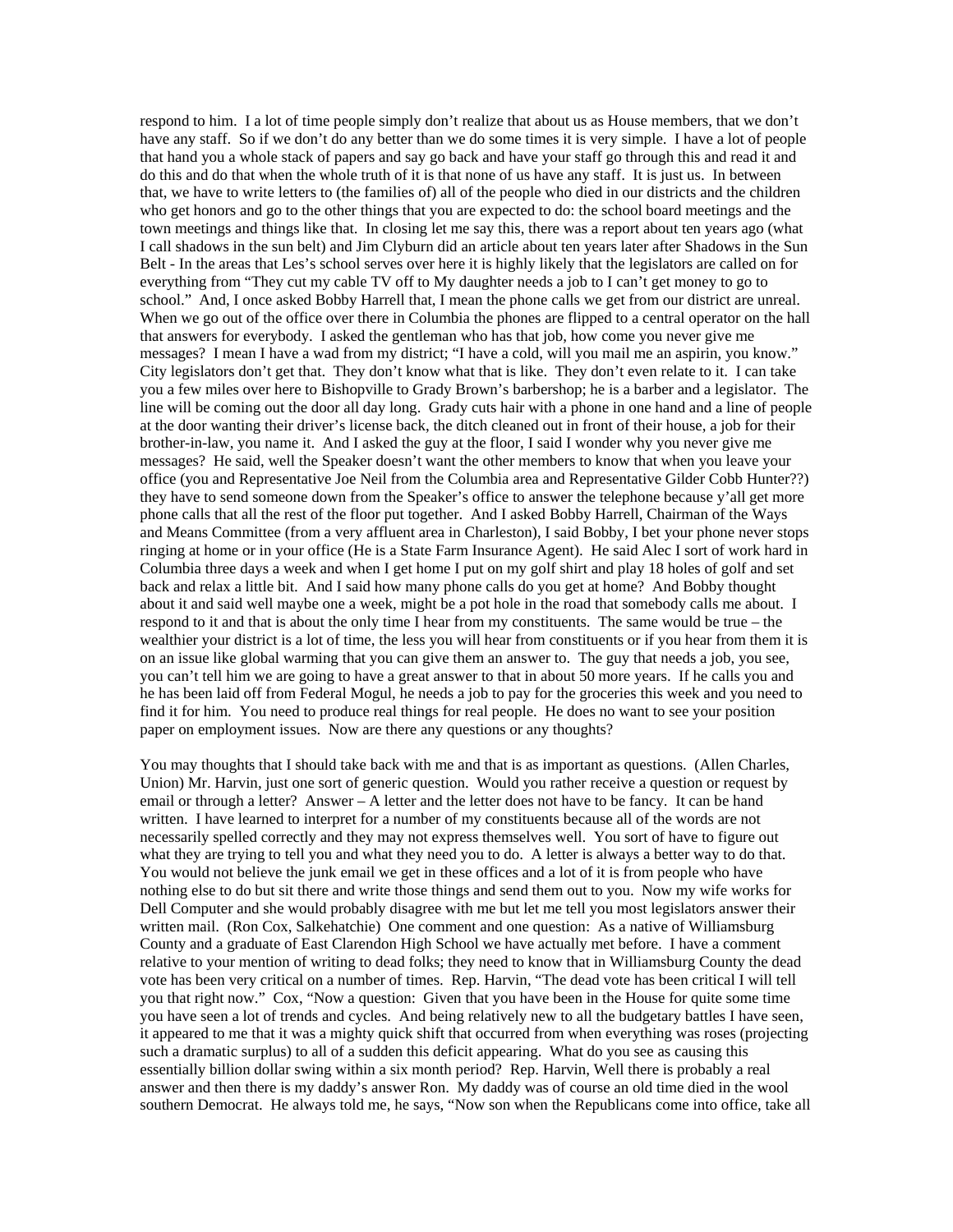your money and put it under the mattress and don't get it back out until they leave." My stock broker called me soon as George Bush took office – it was apparent that he had won the election run down in Florida – I immediately didn't invest any more. I didn't take all of my money out but I put every new money I got into a savings account instead of the stock market. And I told my good friend Laurence Floyd. And he said man this is the time to buy; the country is pro business now. It is really just going to skyrocket. The economy is going to do things you have never seen before. I said Laurence why don't you put your money in the stock market and I will put mine in the bank and we'll meet in about nine months and see who has the most of their money left. But, in reality I think that part of it may be an answer that nobody wants to give, and I hear it in places that I go right now. Everywhere people will sort of walk up to you and whisper, we were having a windfall from the video-poker money. And I have had people come up to me and they never say it out loud Ron, they sort of whisper it to you, I am Baptist but, would we still be in all of this trouble if we still had all of that video poker money coming in? I always answer the same way, I couldn't say we could escape this economy (When you see Ford Motor Company closing five plants, Motorola laying off 40,000 employees) unscathed while the rest of the country hurts. And that last year we had money that I could not believe. I know that Dr. Carpenter wanted land and he bought a church (I thought he was going to take up preaching which would really be dangerous ); but, he came to us and wanted us to buy him a church and I was a little suspect of politicians and college Deans who wanted to take up preaching too. Anyhow, he wanted to add the church on there and, I have never seen this happen before, our money was coming in so fast in the state that each time we would receive a new request they would re-estimate the revenues and the money would come in to take care of it. The last time that Henry Brown, who is now a Congressman, was Chairman of the Ways and Means Committee, we had another estimate come in during the midst of the budget battle on the floor for 125 more million dollars and Henry looked up there and he says, "we just got another estimate in (and this had been happening all through the budget process – every couple of weeks we would get more estimates in for higher revenue) go up there to the desk and add up the amendments and see how much they are." I think that some of it was Dr. Carpenter's money. They added it up and said well, it's about 125 million Mr. Chairman. "Okay, just go out and tell everybody to pull their amendments down and we will just fund everything." And when we sent it to the Senate more money came. I have never seen it go that fast from one direction to the other. I think some of it could be attributed to the video poker pull out, some of it just to the general economy. I can't put it all on either one or the other. But I have never seen anything go (and I asked the Chairman that in the first Ways and Means Committee this year) I said last year you had money you didn't know what to do with. Six months later we come back to Columbia in January and you tell us we are broke. What happened? What do we tell our constituents? That is the best guess I can come up with, video poker combined with the general loss in the economy. I am not telling you to go out and invest your retirement savings in a video poker machine but it was bringing in tremendous amounts of money. For the good or the bad, that's a personal decision that everybody has to make about whether gambling is right or wrong. I can't buy a lottery ticket and I can't gamble so it really has no effect on me. Any other comments or questions? I enjoy hearing what you think. It is important for me to know. You have more time to think about issues so your ideas mean a lot. Sometimes you get involved in politics and spend your days putting out fires rather than thinking about the issues.

"I've got one, then another," Rep. Harvin, "John Duffy, I would know you anywhere. Like John Jenrette told me one time, his problem wasn't name recognition. It was what people thought when they heard his name." (Dr. Duffy) Over in Lexington County, several want to basically do away with the property tax. Is that a possibility? Can the state do something like that? Rep Harvin: "I think Tennessee has a high sales tax like that and they really got slammed in this last cut. Tennessee got slammed and Texas got slammed terribly. We give you about \$250 million dollars in homeowner tax exemption for owner occupied residence. That is what it costs now. And I think that about 125 million goes to your over 65 senior citizen tax exemption. So we give some. The problem that we've had in dealing with property tax, John, to be truthful with you, is that in Lexington County for one, they are building houses so fast that there is no end to what that deduction means. I have forgotten the numbers they gave us but in certain areas of the state they are building houses so fast and everyone is entitled to a deduction so how do you budget yourself with a system where you can't control how many are coming on line? And I can't tell you that Les built a house and got it that you can't get it when you build your house. Politically you can't tell people that. Consequently, what got us into trouble when trying to deal with the property tax issue is that we couldn't control how many were coming on line. We had sort of a bottomless pit. I would like to see an idea that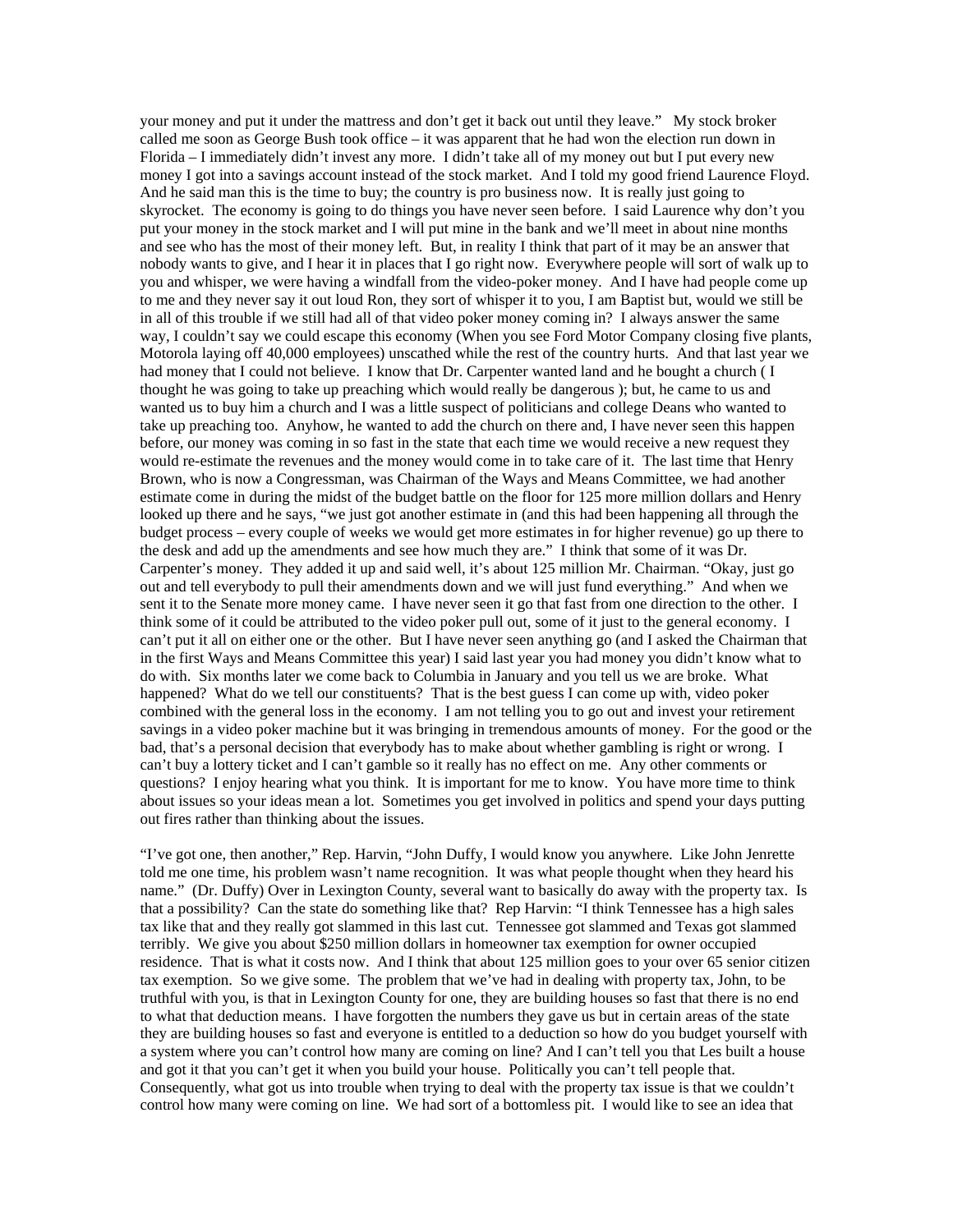would take care of property taxes. I sure hear about it in my area. We have an old family home down in Macellanville. I can certainly see the other side of it. Some people talk about rich people having these big houses and pay property tax. We have had this home since 1912. The homes around it are selling for a fortune. The vacant lot across the street, I couple gave \$750,000 for the lot with no water and sewer and no paved street. We want to keep the house. It has been in our family and we love it. The Charleston county property taxes on that thing, because it is not owner occupied, are just astronomical and they go up unbelievably. Home owners insurance on the coast, flood insurance on the coast and it is going to be pretty soon where just paying taxes, flood and homeowners insurance will cost us better than \$1000 a month. And that figure does not include upkeep for the house. We have tried to do something down in Charleston to try to preserve those old homes, so I can see people's feelings on that but nobody has an answer right now. Do you have a suggestion, John? John Duffy; "I personally think we have to be more realistic in taxing property and I understand what you are talking about. To begin with, I do think that we lowered taxes too much. I get all of these exemptions that you are talking about and I frankly don't need them. Some of these things should be needs based. But then I am a Democrat as you know." Rep Harvin: We are hearing that from people right now, that if you did away with our tax exemptions, and there are a lot more that you may realize. Newsprint, as Kay Patterson has brought up for years, the State Newspaper and other papers pay no taxes on the paper for newsprint and other things that they need, radio stations, TV stations. And these are basically very wealthy companies, not poor folks. So we get that criticism and I think it is valid and something we need to look at. I served on the tax committee and here is your problem with trying to regulate taxes. The big companies have lobbyists and you can take the most innocent bill a lot of times and put it in (I once sponsored the largest tax increase in the history of South Carolina – I think it has been surpassed now – I have chicken farmers in my district. Chicken farmers, because tobacco farmers don't pay any tax on the gas that is burned in the tobacco barn, they wanted tax exemption on the gas burned in chicken houses. So here is good old Alex to the rescue with a bill to take the tax off gas burned in chicken houses. It was not a lot of money. But here is the Highway Department lobbyist and they saw two words in that bill (it has to be germane) gas and tax and they popped an amendment on me (and I did get the sales tax off the gas burned in chicken houses) but it also resulted in the biggest gas tax increase in the history (five cents or so a gallon when we put the SHIMS? Program in attached to a chicken house bill). You have never seen the art of people who come to these tax committee meetings and you can't explain it to the public. Tax laws are no something that you can explain to the public. They just get mad when they pay them. And I do to. They will get the WESTVACO lobbyist, this company lobbyist or that company lobbyist and they will say just tweak this word over here a little bit and it will save us 50 million and you can just add and or to this sentence over here and we will pick up 100 million in tax savings. The public really doesn't understand that. They don't even get mad about it when you pass it because they don't realize what it is. And that's why (and they do it in Washington too) we have such a fit trying to pass meaningful tax reform. You get people out there who want to add this or that to it and soon you have wiped out all of the reform and you have nothing but more taxes.

David Hunter, Regional Campus Office: Address if you will – I can't remember which version of the budget has gone through - about reducing the state's retirement contribution to keep from????? raises and . . . I would just like to personally say that I would rather pay more in health insurance than to have my contributions to retirement reduced. Would you address that issue? The entities who belong top state retirement, I think pay about 1% less into the retirement system, like the city of Sumter, the city of Summerton for their police departments and city employees than the state does. The state carries the retirement system to a certain extent because state on behalf of its employees pays more into the system than the entities that belong to state retirement. Any public entity may join and what that program did was to cut back (and I voted against it on the floor) the amount being put in and use that money to offset the increases in medical insurance which translate into about (this is a rough guess, don't hold me to it) \$300 a year that the employee would have to pay in. Now the tough side for that is the average state employee only makes about \$20,000 or less in South Carolina. That is where the bulk of our state employees are. So a \$300 bite into the health insurance is a pretty healthy bite. I have gotten a little bit disgusted with the health insurance situation. The cut expenses we have added two deductibles, a medical deduction and a medicine deductible, then we raised the deductible, raised the co-pay and all these things. So they think that the employee doesn't figure out what that means. My take is that employees aren't as dumb as they think they are. That they figure out that you are giving they a two percent raise over here and a three percent increase in health insurance and tell them they have got a pay raise. I think we can probably end up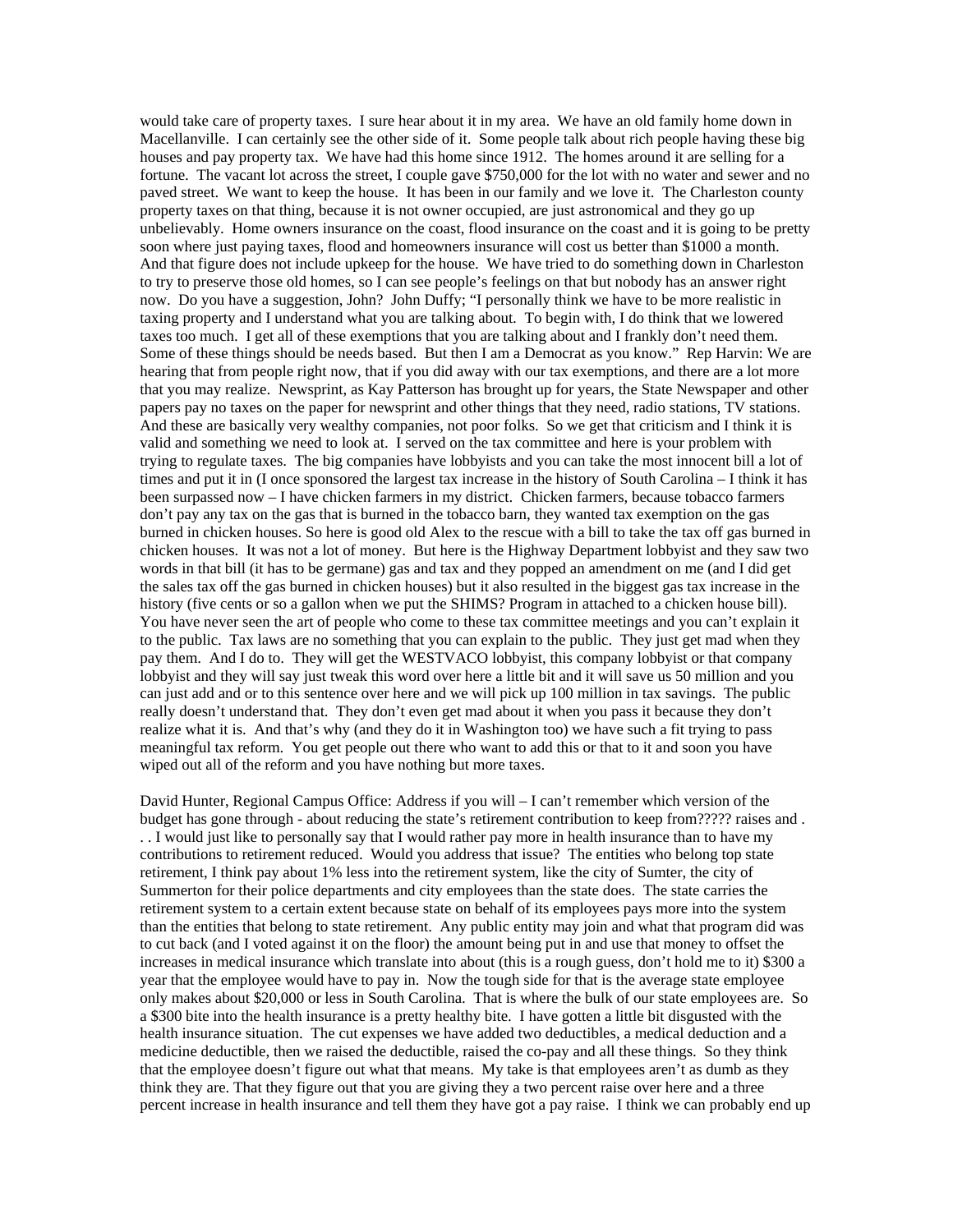finding the money somewhere else rather than going into retirement. I think what you are saying is that if it was done one time and only one time might not have been that terrible. Thirty years is the cap on which you should go. In other words the retirement system should not go over thirty year's unfunded liability. We went from 18 years to 27 years unfunded liability by doing that. They tell us that as long as the retirement system remains thirty years or less unfunded liability that you are safe as far as being able to meet your obligations. Although in state retirement you do have one thing that my wife does not in corporate retirement. She gets out of her retirement what she puts in. In state retirement you are guaranteed a benefit. Some of you may be members of????? as well. As long as it is under thirty years it is supposed to meet its requirements. Less than that it doesn't and right now we are hoping that they can meet their health insurance thing because where the health insurance really impacts people is like the highway department person driving a dump truck. Those are the people that \$300 would really take a bite out of. Governor Hodges has come out against doing it now and I think possibly the threat of his veto will force them on the Senate side to find more money.

Thank y'all so much for letting me come. It was an honor to be here.

Professor Chilcote recognized Dr. John Duffy and acknowledged the Senate's pleasure at his attendance. Senators were adjourned to committee meetings.

#### **Afternoon session**:

- **III.** Professor Chilcote convened the afternoon session at approximately 1:30 PM
- **IV.** Approval of the Minutes: The minutes of the September 25, 2002 Senate meeting in Sumter were approved as written.

#### **V. Reports from University Officers:**

- **A. Report of the Vice-Provost and Executive Dean of the Regional Campuses**: Presented by Dr. Sally Boyd See Attachment 1
- **B. Report of the Associate Vice-Provost of the Regional Campuses**: (Dr. West was out of town. Her Report was submitted electronically) See Attachment 2

#### **C. Campus Deans Reports**

- **1. USC Beaufort** Dean Jane Upshaw See Attachment 3 – USC Beaufort Report (submitted electronically)
- **2. USC Lancaster** Dean John Catalano See Attachment 4 (submitted electronically)
- **3. USC Salkehatchie** Dean Ann Carmichael See Attachment 5 – USC Salkehatchie Report (submitted electronically)
- **4. USC Sumter** Associate Dean for Academic Affairs, Anthony Coyne presented the report for Dean Les Carpenter See Attachment 6 (submitted electronically)
- **5. USC Union** Dean Jim Edwards See Attachment 7 for a synopsis of Dean Edwards Report
- **6. Academic Programs and Continuing Education** Assistant Vice-Provost Sally Boyd See Attachment 8 (submitted electronically)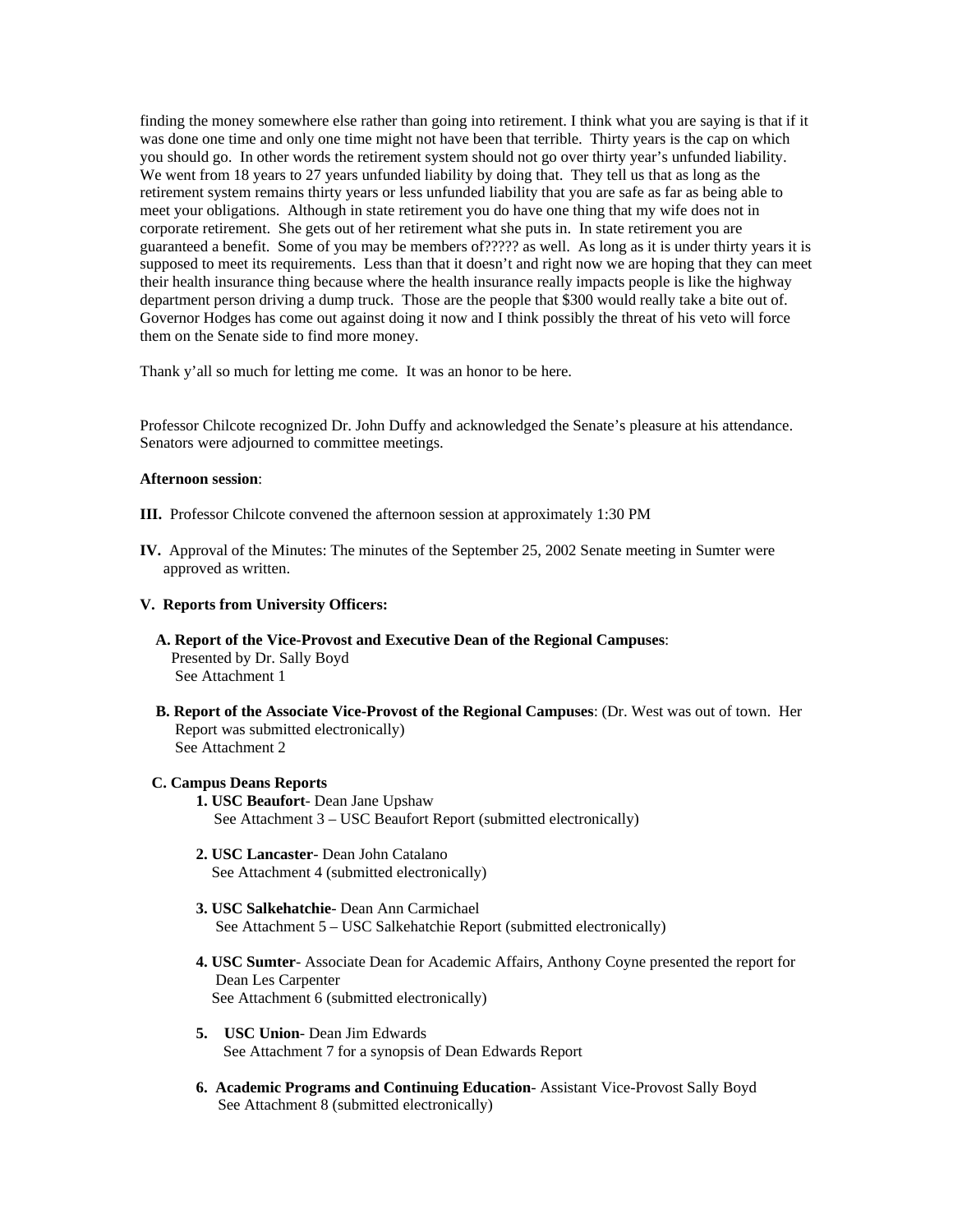#### **VI. Reports from Standing Committees**:

- **A. Rights and Responsibilities** Professor Ron Cox (Salkehatchie) Report - See Attachment 9 (submitted electronically)
- **B. Welfare Committee** Professor Roberto Refinetti (Salkehatchie) Report - See Attachment 10 (submitted electronically)
- **C. System Affairs** Professor Christine Borycki (Sumter) See Attachment 11 (submitted electronically)
- **D. Executive Committee** Professor John Logue (Sumter) See Attachment 12

#### **VII. Reports from Special Committees**

- **A. Committee on Libraries** Professor David Bowden (Academic Programs and Continuing Education) Professor Bowden was recovering from emergency appendectomy surgery and Nancy Washington reported there had been one interview and two others are scheduled for the position of Vice Provost of Libraries and Information Systems. .
- **B. Committee on Courses and Curricula** Professor Christine Borycki (Sumter) See Attachment 13.
- **C. Committee on Faculty Welfare** Professor Linda Allman See Attachment 14.
- **D. Faculty Board of Trustees Liaison Committee** Professor Ellen Chamberlain Beaufort)

Professor Chamberlain reported that the Committee has not met since the last meeting of the Senate.

 **E. Research and Productive Scholarship Committee**- Professor Todd Scarlett (Lancaster) See Attachment 15

#### **F. Other Committees**:

- **1. Conflict of Interest Committee** Professor Bette Levine (Salkehatchie) Professor Chilcote reported for Professor Levine that the Committee has not met.
- **2. The Educational Foundation Committee** Professor Steve Buchanan No report
- **G. Regional Campuses Academic Advisory Council** Professor Wayne Chilcote.

Professor Chilcote reported that the Academic Advisory Council had met on the 15<sup>th</sup> of March in Columbia. Campus reports were given and the bulk of the meeting which ran roughly two hours was in regards to individual issues on campuses. There was an issue that came up in regards to the Palmetto College and whether or not talks would be continued on that and I think most of you already know pretty much where that stands. Never-the-less I will report that discussions on Palmetto College will continue. It is now of course a question primarily of critical mass based upon what happens to campuses in regards to four year status but at least it is still an on-going process. I had reported at the last meeting that there had been a problem with the language department to the extent that someone coming from one of the campuses who had taken languages there was required to take a proficiency exam before continuing on. That matter has been solved. It turns out that was an isolated incident and has been taken care of. The other issue that is fairly important is I had reported that there had been question about an age limit in regards to the BAIS Program. A person could be discouraged from applying to that program if that person were less than 25 years old. I asked what had been decided on that matter and was told that there is no age limitation, 25 or otherwise in regard to the BAIS program.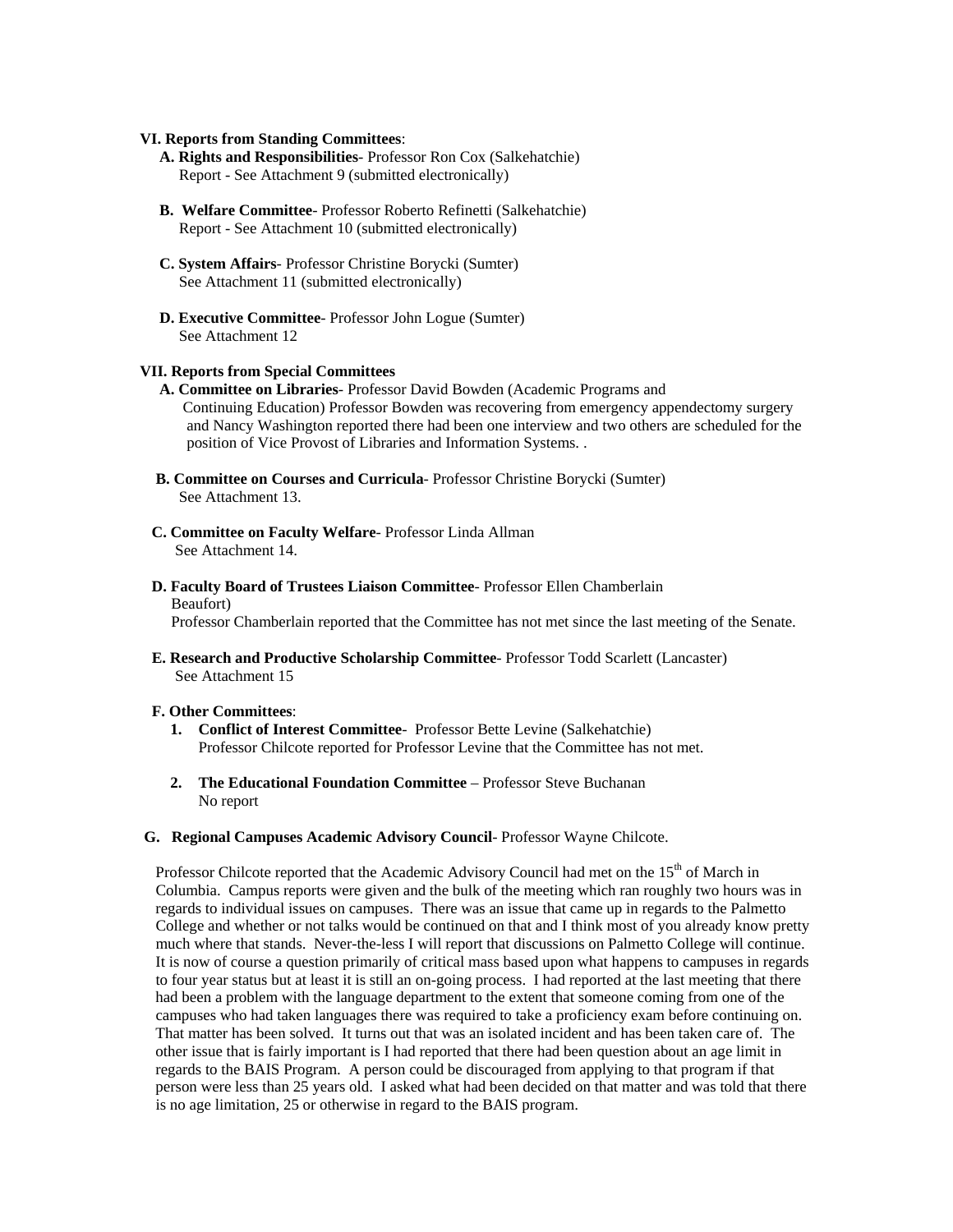#### **VIII. Special Orders and Elections:**

The following were nominated by the Nominating Committee: **Executive Committee**  Chair – Roy Darby (Beaufort) Vice Chair/Chair Elect – John Logue (Sumter) Secretary – Kate Fritz (Credit Programs – Cont. Ed.) At Large – Lisa Rashley (Lancaster) At Large – Peter Murphy (Union)  **Library Committee –** Eric Reisenauer (Sumter)  **Faculty Board of Trustees Liason Committee -** Ellen Chamberlain (Beaufort) **Research and Productive Scholarship Committee** – Pearl Fernandes (Sumter) **Conflict of Interest Committee** – Bette Levine (Salkehatchie)

 The Chair inquired by category as to whether there were additional nominations from the floor. There were none. There was a motion and a second to accept the slate of nominees by acclamation. The motion passed unanimously.

#### **IX. Unfinished Business:**

The Rights and Responsibilities Committee re-introduced its motion concerning termination of tenure faculty that was held over from the previous meeting. Chairman Chilcote, "I believe that was circulated throughout the campuses and should have been reviewed by all faculty." Is there any discussion on this matter? If there is no discussion put that in the form of a motion and we will vote on it.

We have a motion for adopting the procedures presented at the previous meeting and circulated to campus faculty as the procedures in regards to termination of tenured faculty.

The motion passed.

#### **X. New Business**

#### **System Affairs:**

1.The USC Lancaster/York Technical College Associate Degree Nursing Program changes and justifications are attached to the minutes as attachment 16. The System Affairs Committee moves that the changes proposed by USC Lancaster be adopted.

The motion passed.

2. Be it moved that the Regional Campuses Faculty Senate is concerned about the move to allow Technical Colleges to enter in cooperative agreements with institutions outside the state to grant baccalaureate and graduate degrees by use of distance education. We urge Vice Provost Plyler to carry these concerns to Provost Odom to investigate the ramifications that could negatively affect the University and to respond to the Senate.

The motion passed.

#### **XI. Announcements:**

Dr. John Duffy: (Presentation of Plaque) "It is my pleasure to present to you this token in recognition of your distinguished service as Chairman of the Regional Campuses Faculty Senate 2001-2002." Applause.

Professor Chilcote, "You are very kind and I can assure you it has been a fun year and I think we have gotten some things done and I very much appreciate the work that has been done by all of you.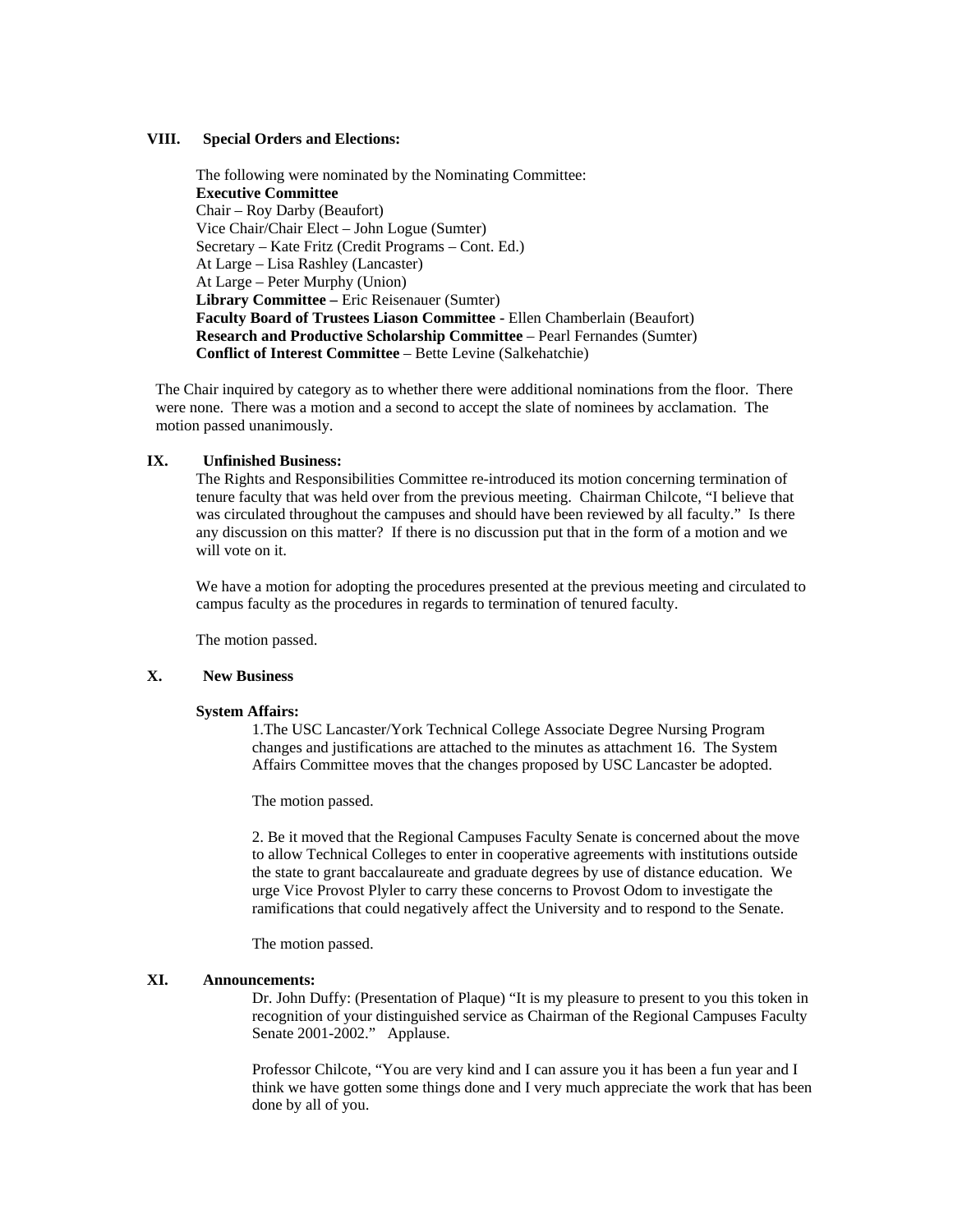Are there any other announcements? Once again I want to thank USC Sumter for hosting us for the second time this year. We appreciated it very much and we certainly enjoyed your hospitality and particularly I wanted to thank Dean Carpenter for arranging for us to have some guest speakers who have given us some things to think about and some very useful information.

#### **XI. Adjournment**:

At this point in the proceedings I would normally turn the gavel over to next year's Chair who would then call for a motion to adjourn: however, I think this gavel will shipped down to Beaufort. After a motion and vote to adjourn, Wayne Chilcote, adjourned the meeting.

Respectfully submitted John Logue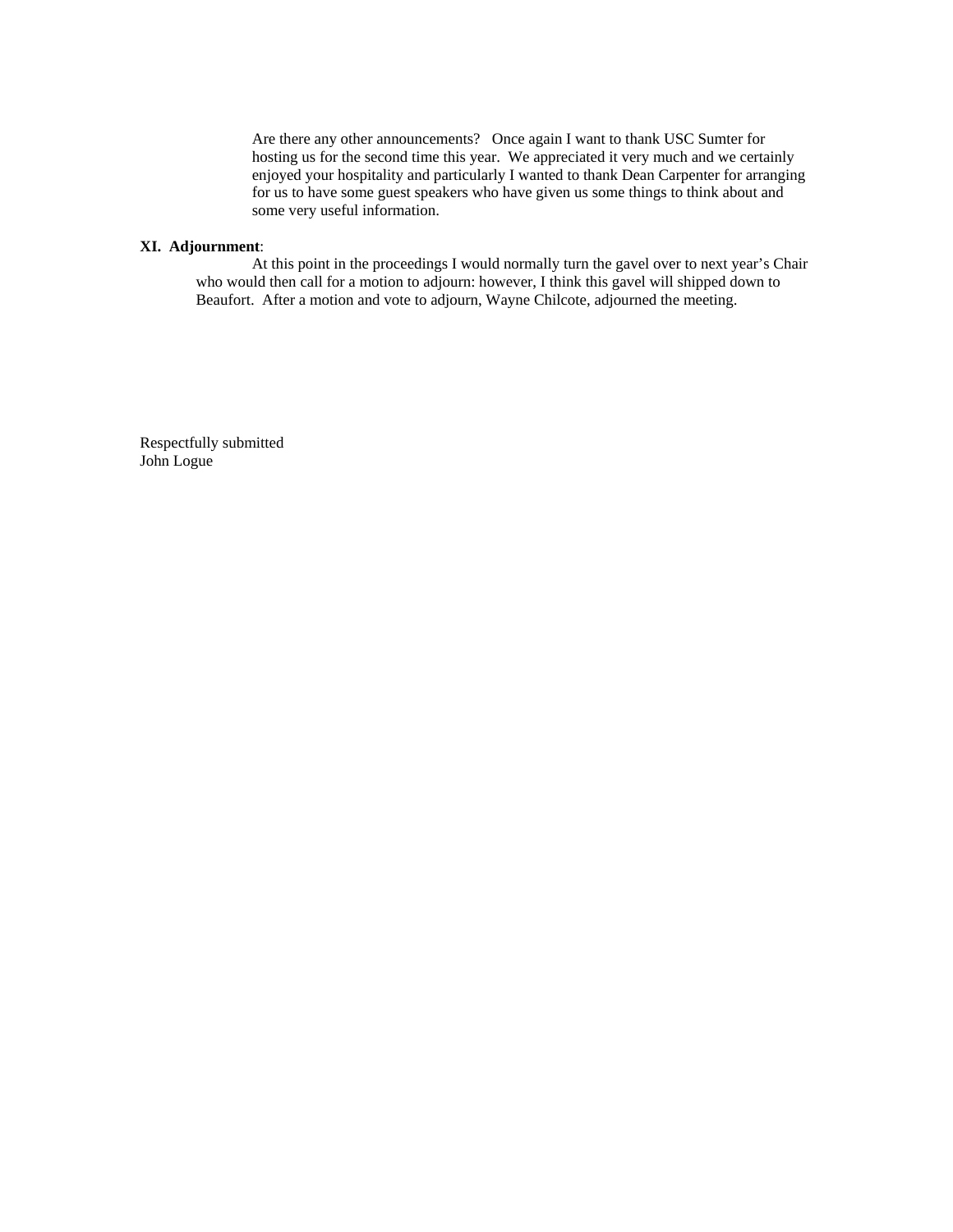## **Attachment 1 Remarks of the Vice Provost for Regional Campuses and Continuing Education USC Regional Campuses Faculty Senate USC Sumter**

**March 22, 2002** 

### **I regret that I cannot be in Sumter for today's Senate meeting as I am representing the Regional Campuses on the CHE Strategic Plan Implementation Committee, which is holding its initial retreat in Columbia.**

Please join me in expressing appreciation to Dean Les Carpenter and the faculty and staff of USC Sumter for their generosity and hospitality in hosting yet another meeting of this Senate.

Here are this week's headlines:

**Legislature:** The Endowed Chairs initiative continues to be a priority of the University and the Governor as a means of prioritizing proceeds from the lottery. The House has budgeted \$30 M while the Senate proposes \$14.5M in recurring dollars. The Governor's scholarship (lottery) monies (\$41M) for TEC and the Regional Campuses are not included in the latest House budget. The Governor will surely veto any bill which does not include these scholarship monies.

The SDI recommendation which moves the College of Criminal Justice under the College of Liberal Arts has generated spirited discussion from several individuals who are lobbying the General Assembly to develop legislation to prevent the University from following through with such reorganization. Obviously this is a highly objectionable precedent which the University will endeavor to prevent from gaining momentum.

**University:** President Palms has received correspondence from the Southern Association of Colleges and Schools indicating that the University's accreditation has officially been renewed. With concern to the recommendations which were prescribed for the Columbia Campus, the Provost has given assignments to select faculty to draft appropriate responses. The School of Medicine and the Colleges of Engineering and Law were equally successful in their respective re-accreditation visits.

Update on Searches: Journalism, Mass Communications/Libraries and Information Science Dean's search narrowed to four; Dean of the Law School narrowed to three and may be extended; Presidential search continues with over 210 applicants/nominations. Please also join me in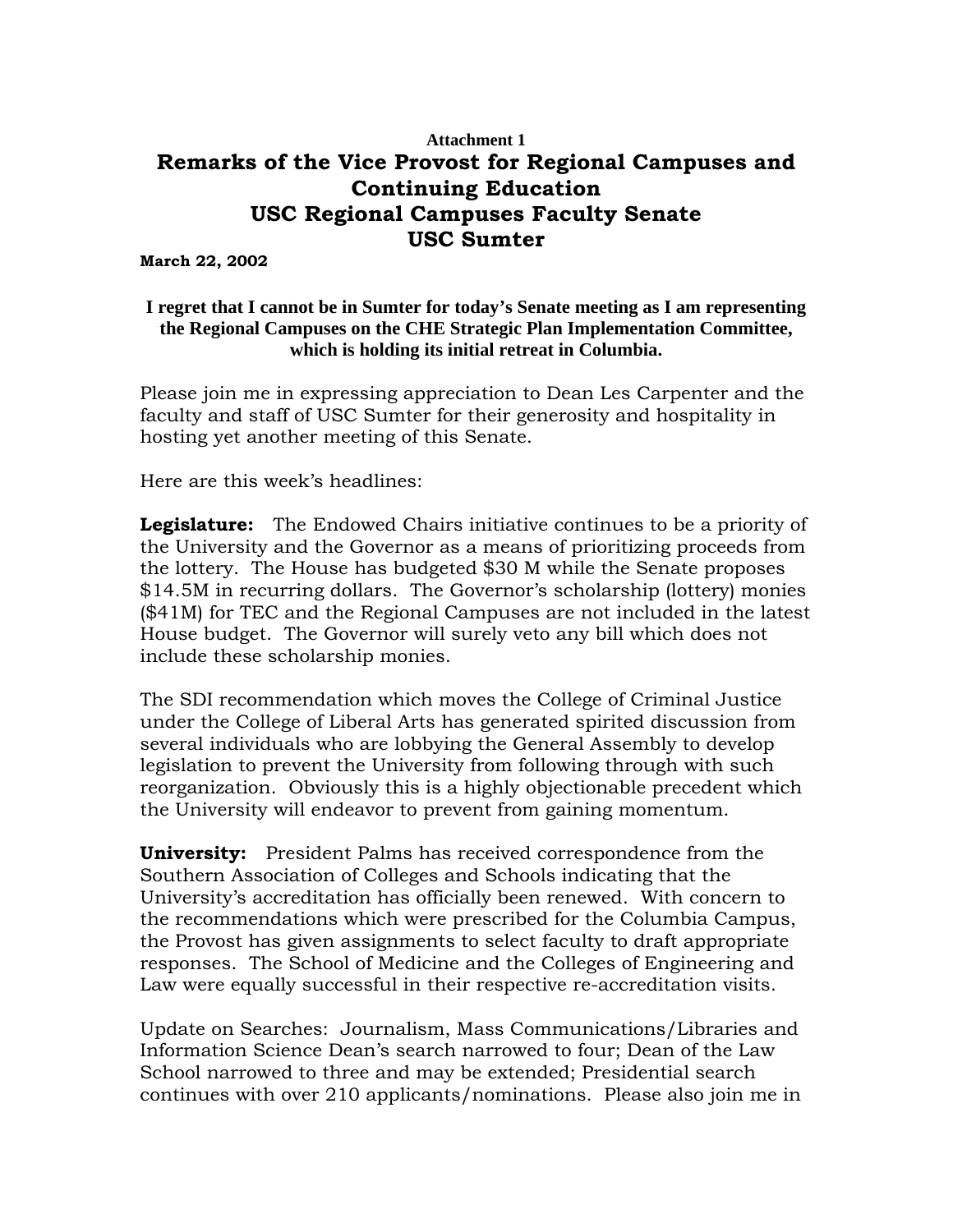extending congratulations and best wishes to Dr. John Catalano, who has been appointed Dean of the Lancaster Campus after a lengthy national search.

Discussions between senior administration, members of the Strategic Planning and Directions Committee and members of the Board of Trustees began earlier this week on priority recommendations in the SDI report. Most recommendations will likely become operational by President Palms once the Board has had an opportunity for input. Once the SDI recommendations are enacted, I will appeal to the Provost to renew, in earnest, the Palmetto College deliberations.

All Regional Campuses along with the division office have submitted strategic planning updates to the Provost in advance of the March 22 deadline.

# *End of Report*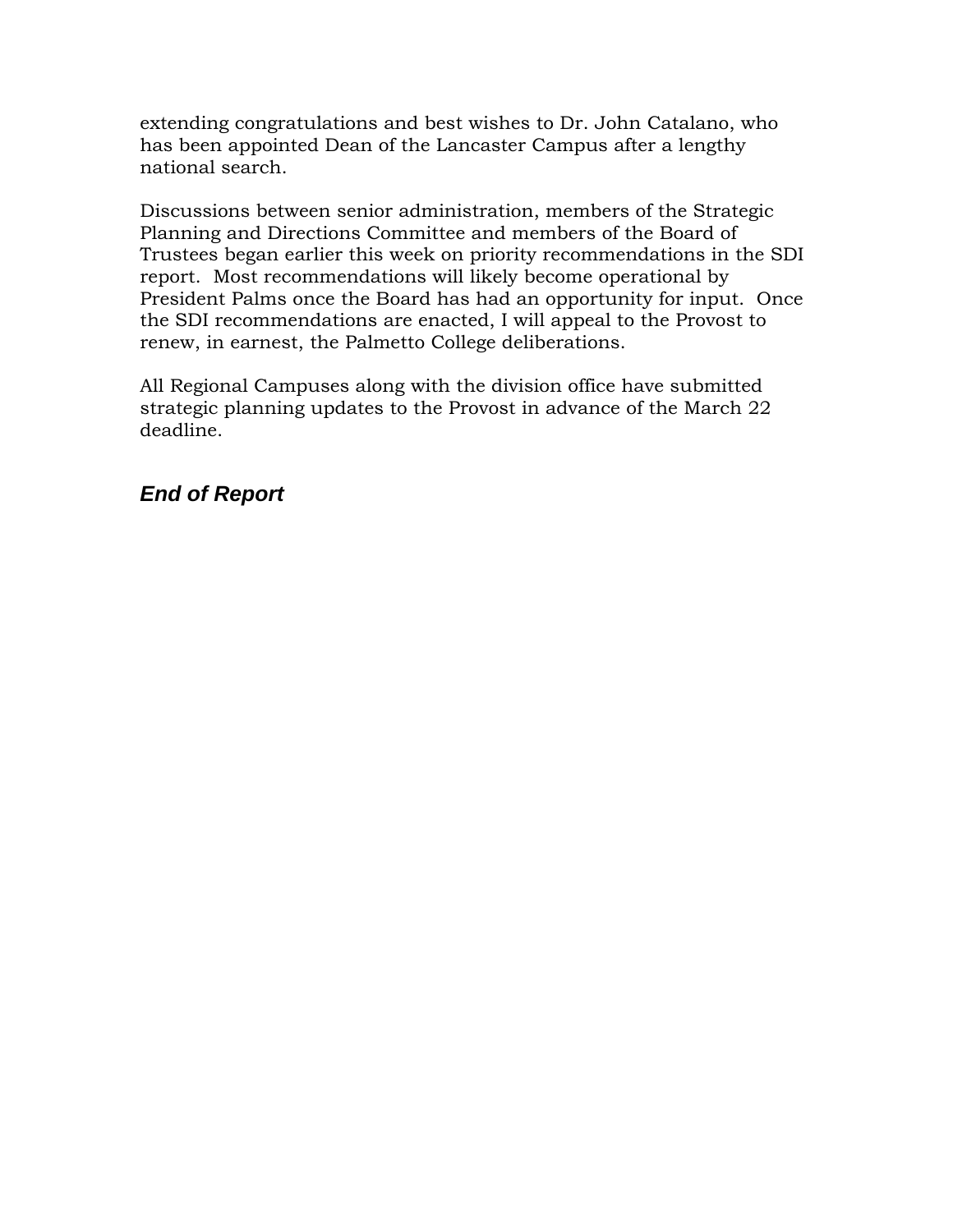Attachment 2

### **REGIONAL CAMPUSES FACULTY SENATE REPORT OF THE ASSOCIATE VICE PROVOST March 22, 2002**

### **USC Sumter**

### **I regret that I am unable to be with you today. I am attending a conference in Washington DC representing South Carolina Planned Parenthood and lobbying our senators and congressional representatives. I hope that you have a productive meeting.**

**Provost's Development Grant** – The applications for 2002-2003 Provost Development Grant are currently being reviewed by a committee of faculty. The committee will report their rankings to me by March 29, 2002 and recipients should be notified of the results by the first week in April. The review committee consists of Professors Lynn Mulkey, Bruce Nims, Wayne Thurman, Roberto Refinetti, Harold Sears, Steve Buchanan, John Logue as well as Mike Schoen and me.

**Art Faculty –** Faculty who teach art on the Regional Campuses and in Columbia have been invited to attend a meeting in Lancaster on April 5. USC Lancaster is providing lunch and discussion will center around curriculum and faculty credentials. The new department chair in Columbia, Phil Dunn, is expected to attend. All faculty, including part-time faculty are invited. If you know someone who has not received an invitation and should, please let me know.

**CHE Classroom Quality Indicator –** David Hunter and/or Robert Cuttino should have communicated with you through your campus faculty organizations concerning the establishment of a "quality measure" of the Regional Campuses. I trust that you found their presentation informative and that you will continue the dialogue initiated with other faculty on our campuses.

**Tenure and Promotion Workshop –** As has been the practice for the past three years, there will be a T&P workshop to prepare interested faculty for going through the process. Anyone may attend. I will be working with a committee of your faculty to prepare for this event and I hope the committee and date will be announced shortly. May 3, 10 or 17 are likely dates.

**Columbia Senate -** A considerable amount of work is taking place to try to improve the voting and participation capabilities for representatives from your faculty. Conditions will remain the same until April when further discussion will take place concerning possible solutions to the current problems.

**New Media Group** - This group will present a digital show an tell from  $2 - 6$  pm in Capstone today. The purpose of this presentation is to showcase new technology and new media research at the University of South Carolina. Included in today's presentations will be online quizzes in foreign language courses, using geographic information science in art, and online economics tutorials. If you are interested in this group but cannot attend today, Eric Hauser from USC Sumter should be able to put you in touch with other faculty involved. Perhaps you might want to consider starting a regional campuses new media group.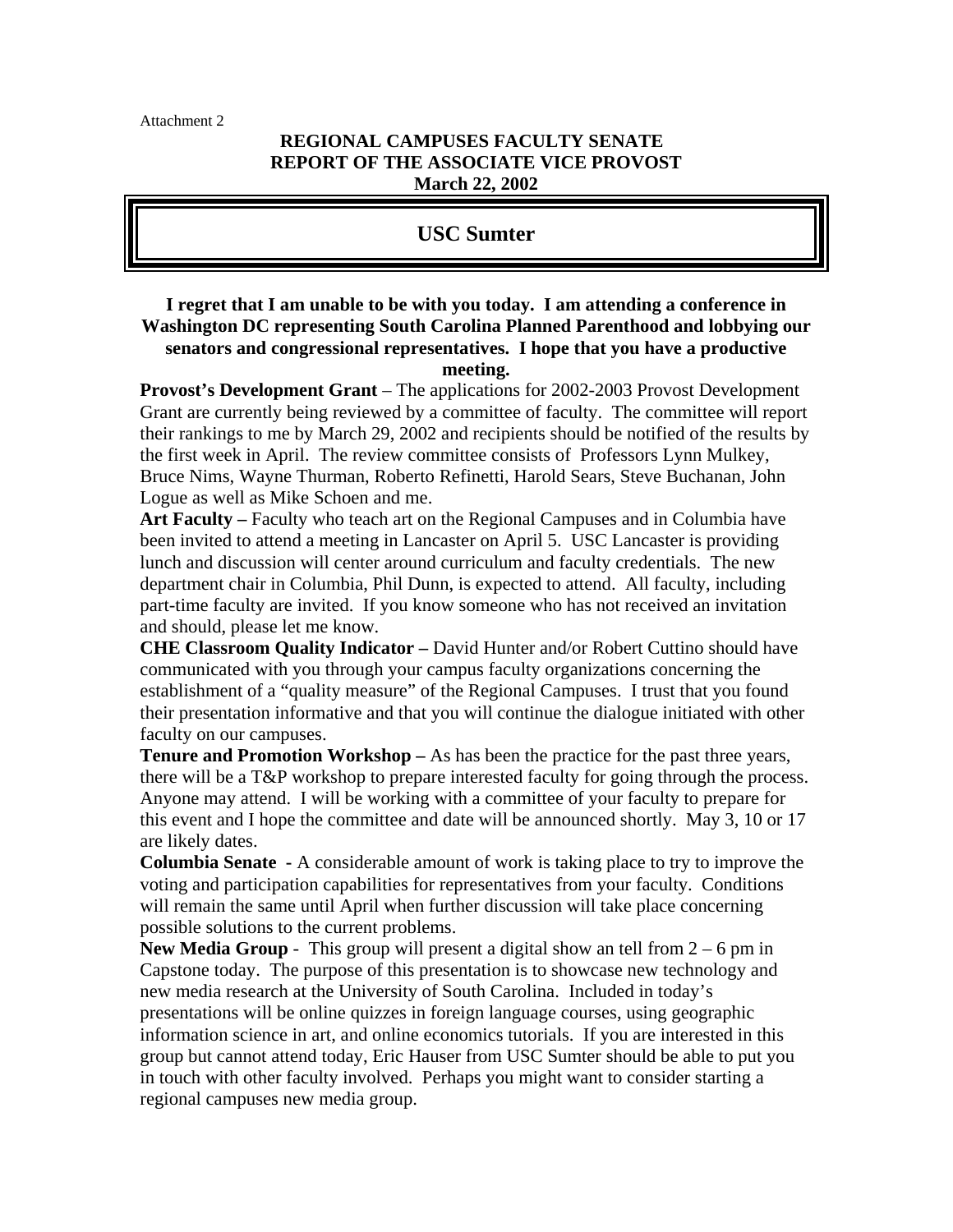#### Attachment 3 Regional Campuses Faculty Senate USC Beaufort Dean's Report Submitted by Jane T. Upshaw, PhD March 22, 2002

USC Beaufort is busy preparing for graduation, awards convocation and the end of the academic year. USCB is currently conducting searches for two tenure-track faculty positions in business management and mathematics. We interview our last candidate for the mathematics position this afternoon. Hopefully, these searches will be complete by the end of next week.

Dr. Roy Flannagan and Dr. Robert Landrum nominated Jon Griswald for a USC history department undergraduate fellowship at Warwick University. Jon was one of four selected by the committee for this program.

Ron Harshbarger received the Southeaster Section of the Mathematical Association of America teaching award last week. Dr. Harshbarger joins such distinguished mathematicians as Andrew Glanville from UGA, Robert Bryant from Duke, Carl Pomerance of UGA, and Anne Hudson of Armstrong Atlantic to name a few of the previous award winners. Dr. Harshbarger will compete with all of the section teaching winners for the Haimo Award in January, 2003 at the Joint MAA/AMS meeting in Baltimore, MD. In addition, Dr. Harshbarger will be the invited lecturer at next year's Sectional meeting.

During the first week in June, USCB will host the International Milton Symposium. There will be 200 international Milton scholars attending from all over the world. The conference registration is around \$150. We invite English faculty from all regional campuses to attend. Dr. Roy Flannagan recently was selected by the Milton Scholars to receive the Milton Scholar Award. He joins C. S. Lewis and Northrup Frye as previous recipients.

USC Beaufort is continuing our public lectures focused on terrorism. This week Dr. John Miller spoke on "Are we in the midst of a religious war?" Next week, Dr. Don Snow will speak on "Is this really a war on Terrorism?" This ongoing initiative which has involved both USCB faculty and invited guests has been very successful with our community in Northern and Southern Beaufort County.

Seeking outside funding continues to be a campus-wide initiative. The Title III proposal was submitted in Washington yesterday. The number of institutions submitting grant proposals was expected to be around 300 and of these sixteen will be funded. We are very hopeful that this year our application will be successful given that we were only two points away from being funded last year.

USCB is currently working on an NSF target grant proposal in collaboration with our local school districts and the Lowcountry Math Science Hub which will focus on improving science and mathematics instruction and bring \$7.5 million dollars to this effort. Gordon Sproul, Ron Harshbarger and Researcher in Residence John Ludeman are collaborating on this proposal. In addition, USC Beaufort and Ohio University are working together to apply for a FIPSE grant due the end of April.

The faulty have had great success with grant applications. We received a FIPSE grant in collaboration with Whale Branch Middle School to help implement inquiry-based science instruction. Gordon Sproul is the principal investigator We partnered with Fennell Elementary School in Yamasee on a successful \$750,000 three-year grant proposal to bring reading recovery to that rural school. We received a total of \$50,000 from the Heritage Foundation, the Community Foundation and Palmetto Electric Trust. These dollars will be used to improve our library holdings in support of four-year degree programs and Ellen Chamberlain is the principal investigator. We have received a \$50,000 dollars from the Turner Foundation for the Turtle Project on Pritchards Island.

On April 4, USCB will hold the second annual Founder's Society to kick off our local campaign. The results of this year's campaign will be additional funding for four-year programs. On April 29 there will be a public hearing in Beaufort held by the SC Commission on Higher Education regarding USCB's request to change to a baccalaureate degree granting institution. We expect the final decision on our request by the Commission no later than June 6.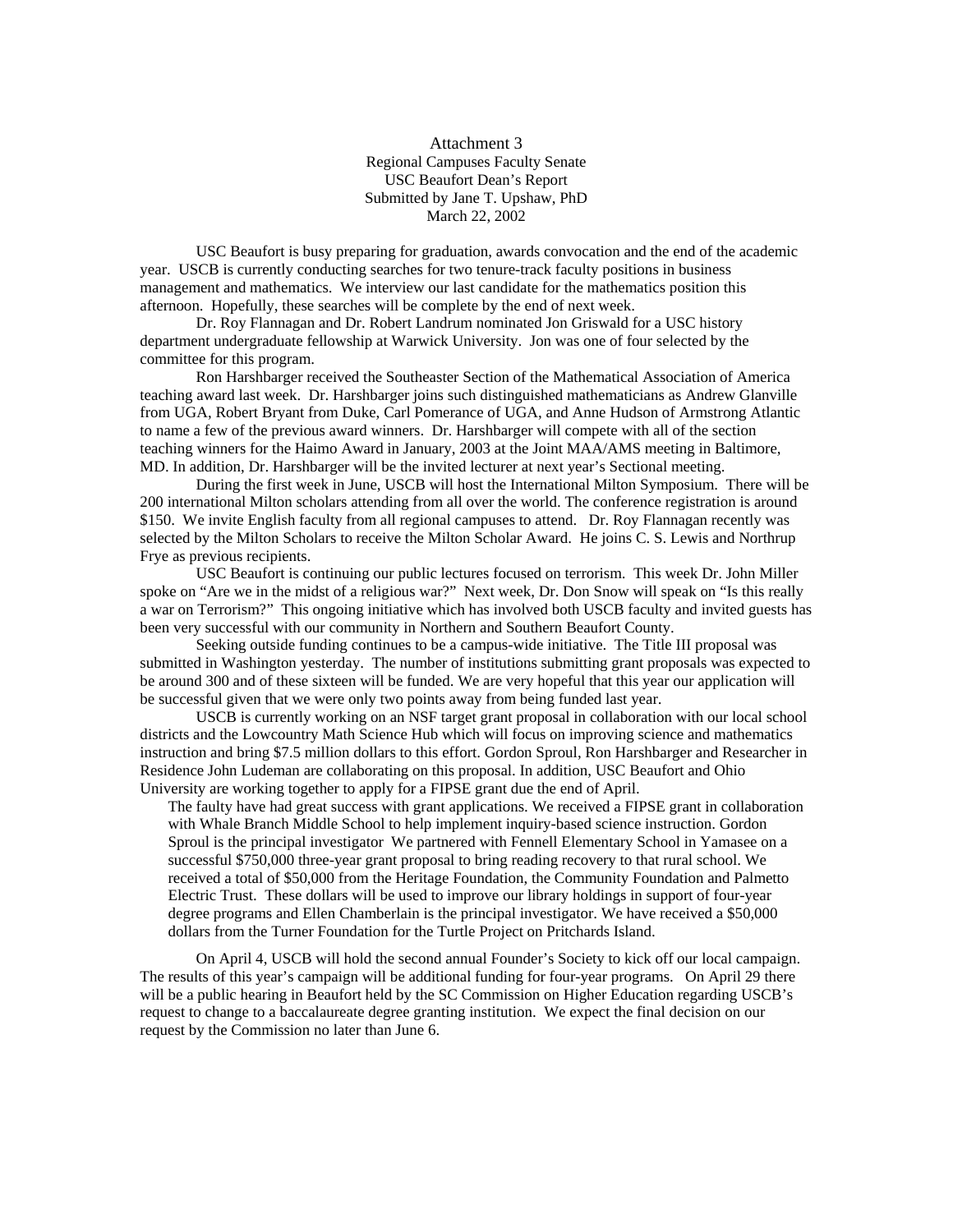#### Attachment 4 **USC LANCASTER DEAN'S REPORT Regional Campuses Faculty Senate Meeting: Friday, March 22, 2002**

Our annual Honors Day event was held on Friday, February 22. A resounding success, this year's event brought in nearly 300 students from nine area high schools for a day of competitions, exhibits, and other various activities that award scholarships for first place winners. These junior and senior Beta Club and Honor Society members enjoyed an opportunity to visit our campus and see firsthand what we are able to offer them as they contemplate their next step toward higher education.

The BAG (Black Awareness Group) sponsored a "Soul Food Festival" on Wednesday, February 27. This annual event was for an especially good cause this year with the proceeds earmarked for one of our own students, Delvin Drakeford. Delvin is recovering from heart transplant surgery at the Medical University in Charleston, and this luncheon raised more than \$600 to assist with his medical expenses.

The Friends of the Medford Library organization held their annual meeting Thursday, March 21 and honored charter member and long-time supporter, Mr. Lindsay Pettus. A tireless conservationist, community activist, and campus advocate, Lindsay is widely recognized for his work with the Katawba Valley Land Trust and for a lifetime of community service and achievement reflecting a wide range of interests and activities.

The Hubbard Hall Gallery hosted an Opening Reception on Thursday, March 21 featuring the work of well-known local artist, Harriet Goode. Entitled "Sisters My Friends Sisters," the exhibit will run through May 6 and offers a visual expression of the different ways women interact with each other.

Today, USCL is serving as the site for the 2002 National History Day competition. Middle school and high school participants from our district are converging on campus, even as we speak, vying for the opportunity to represent our region in the state competition and perhaps go on to compete at the national level. This year's event promises to field the largest group of competitors in recent memory, and we are proud to host the event. The theme for this year is "Revolution, Reaction, Reform in History." Coordinated by history professor, Dr. Peter Barry, a number of our faculty and staff will also serve as judges.

The committee overseeing the USCL Research and Productive Scholarship program has awarded \$15,000 in grants to five USCL faculty for upcoming projects. In addition, three USCL faculty have been awarded BellSouth Instructional Innovation Grants: Dr. Dwayne Brown, Mathematics; and Dr. Lisa Rashley, English, and Dr. Todd Scarlett, Biology.

Professor Fran Perry won the Carol Jones Carlisle Faculty Award for her Language and Landscape art and poetry project. She also had her photo essay on the cement sculptures of the Bethune Pottery Yard published recently in the North Carolina Folklore Journal.

Professor Darlene Roberts has been hard at work preparing for a visit from the Association of Collegiate Business Schools and Programs Accreditation Team. The visiting team will be on campus March 25-27.

"R. L. Crawford Nursing Center" is the name approved by the USC Board of Trustees for the new nursing lab area in upstairs Hubbard Hall. Jakie Blackmon and his crew did a magnificent job of renovating the former astronomy lab for our nursing program.

The student computer labs in Hubbard Hall are being upgraded to Dell 1.7 GH machines, in addition to other technological advances.

The Medford Library expansion continues to progress rapidly. The steelwork is well underway and the project is really beginning to take shape.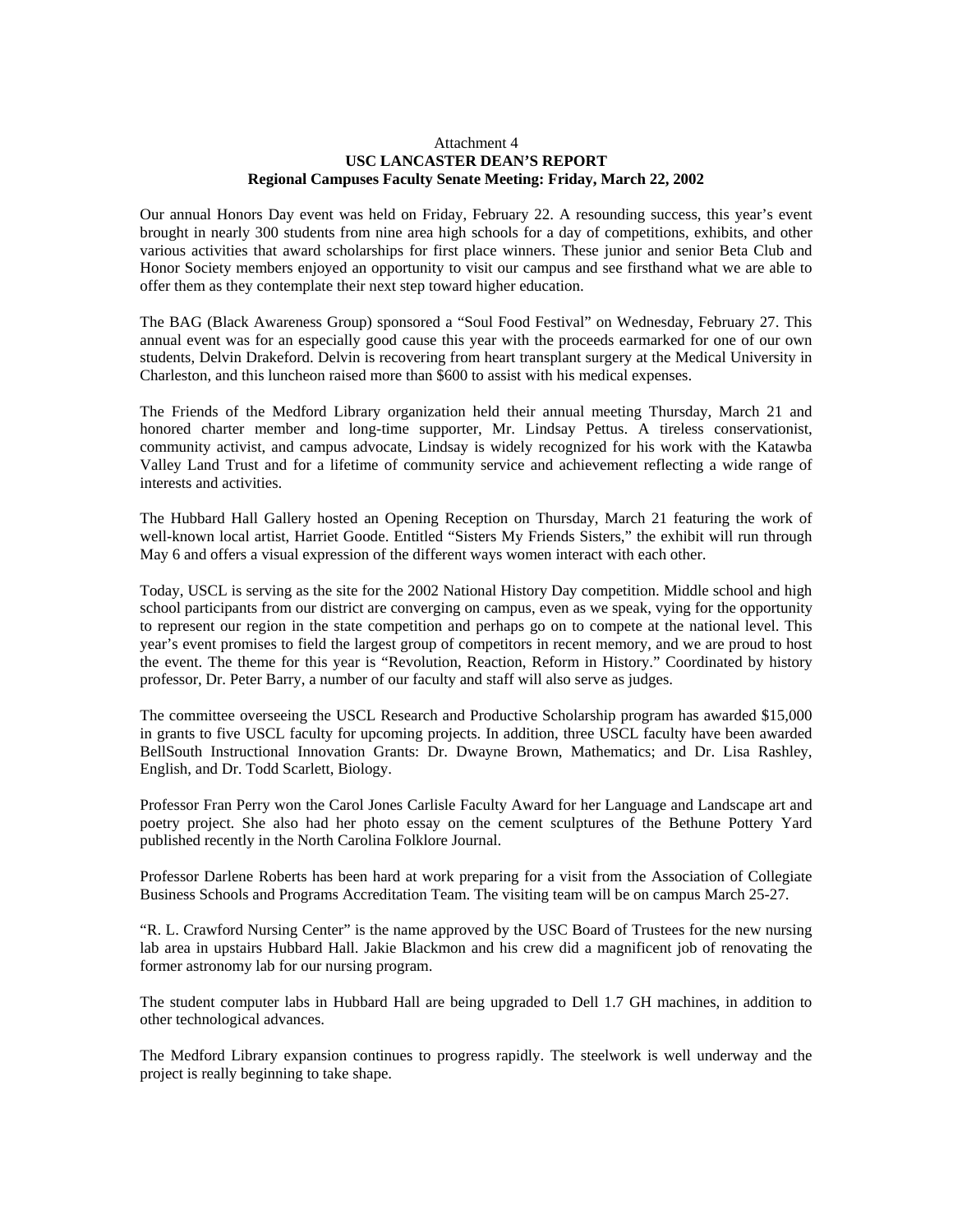Renovation of the Hubbard Hall exterior entryways began during Spring Break. The damaged tiles will be replaced with concrete and handrails will be installed. The rear entrance is slated for completion next week followed by the front entrance shortly thereafter.

Final figures that will fully reflect Spring II should be in next week, but Spring 2002 enrollment shows an overall increase in growth of approximately 2% over Spring 2001. Currently, applications for Fall 2002 are running slightly ahead of Fall 2001.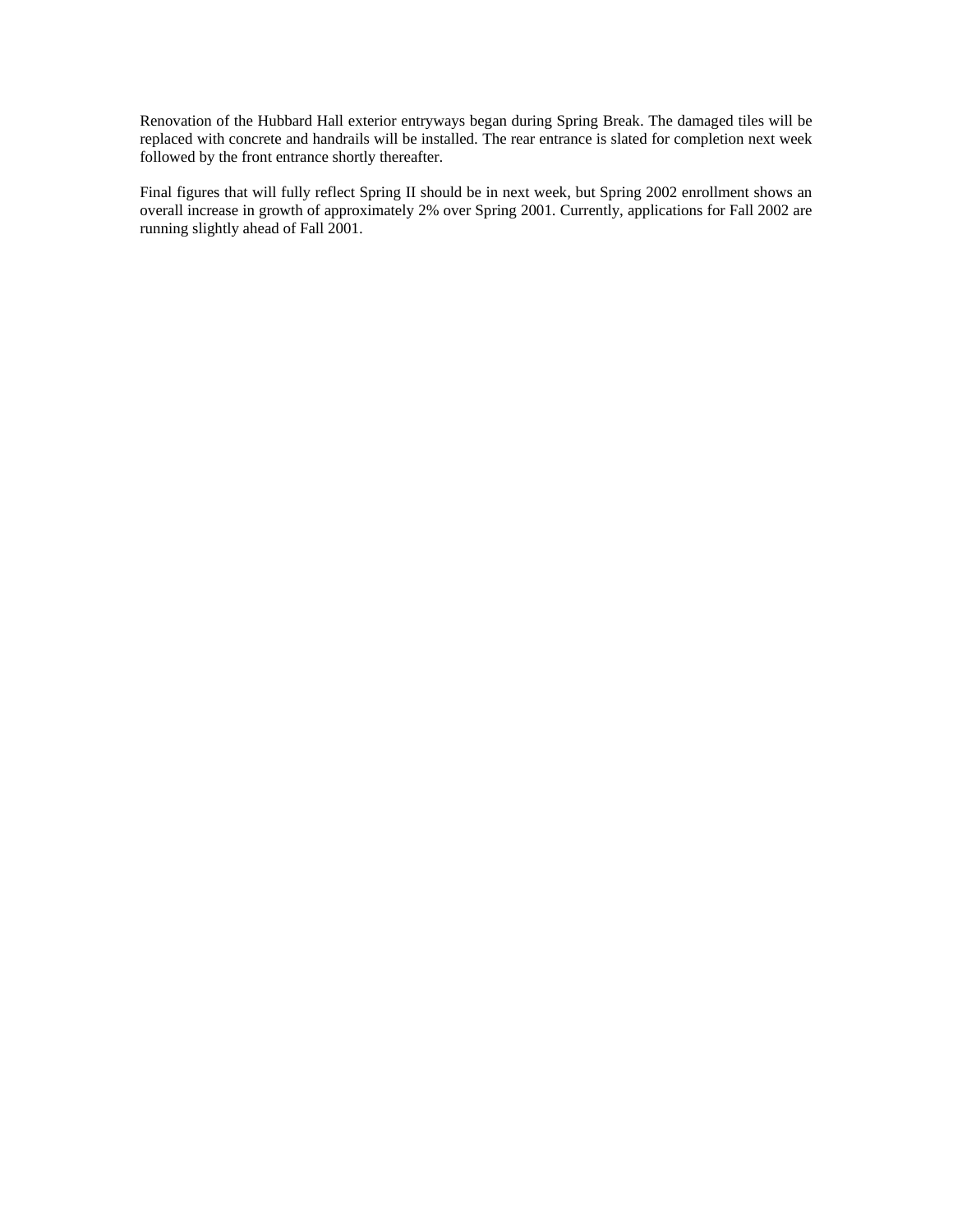### Attachment 5 **Regional Campuses Faculty Senate Dean's Report—USC Salkehatchie March 22, 2002**

Spring enrollment figures for USC Salkehatchie are up over 9%, thanks to the efforts of the Admissions Office and Retention and Recruiting Committee.

On February 22, USC Salkehatchie hosted the 23<sup>rd</sup> annual High School Quiz Bowl. High schools participating included Allendale-Fairfax, Barnwell, Walterboro, Wade Hampton and Williston-Elko. Williston-Elko was this year's winner.

Tenth and Eleventh graders from Allendale, Bamberg, Barnwell and Hampton High Schools who were participating in the Salkehatchie Junior Leadership program traveled to Columbia on February 27 to meet State legislators and tour the State House.

USC Salkehatchie is currently interviewing finalists for the academic dean's position which is being vacated by Gail Gibson in May. We hope to have a new academic dean selected by early April.

**USC Salkehatchie will again host a Character Education Teacher's Academy this summer, June 10- 14. Boston University scholars from the Center for the Advancement of Ethics and Character and local scholars will conduct the academy. Teachers will attend free and will receive graduate credit.** 

Faculty Highlights:

**Dr. Robert Thompson**, adjunct instructor of religion, attended the 16<sup>th</sup> biannual Carolinas' Evangelism Conference in Charlotte, NC in February where he presented a paper. He will also attend a meeting of the South Carolina Synod in Columbia, SC in April, where he will present a paper.

**Dr. Julia Sloan**, instructor of history, attended the 49<sup>th</sup> Annual meeting of the Southeastern Council on Latin American Studies, in Mobile, AL in late February, where she presented a paper. She will also present a paper at the Southeastern Social Science Association's 2002 Annual Meeting in New Orleans in late March.

**Dr. Akira Iwasa**, instructor of mathematics, attended the American Mathematical Society's 108<sup>th</sup> Annual Meeting in January, where he presented a paper.

**Dr. Merrill Horton**, assistant professor of English, attended the annual Philological Conference of the Carolinas in Asheville in March.

**Dr. Gail Gibson**, academic dean and professor of geology, will be presenting a paper at the 10<sup>th</sup> Annual David S. Snipes/Clemson Hydrogeology Symposium in mid-April.

Submitted by:

Ann C. Carmichael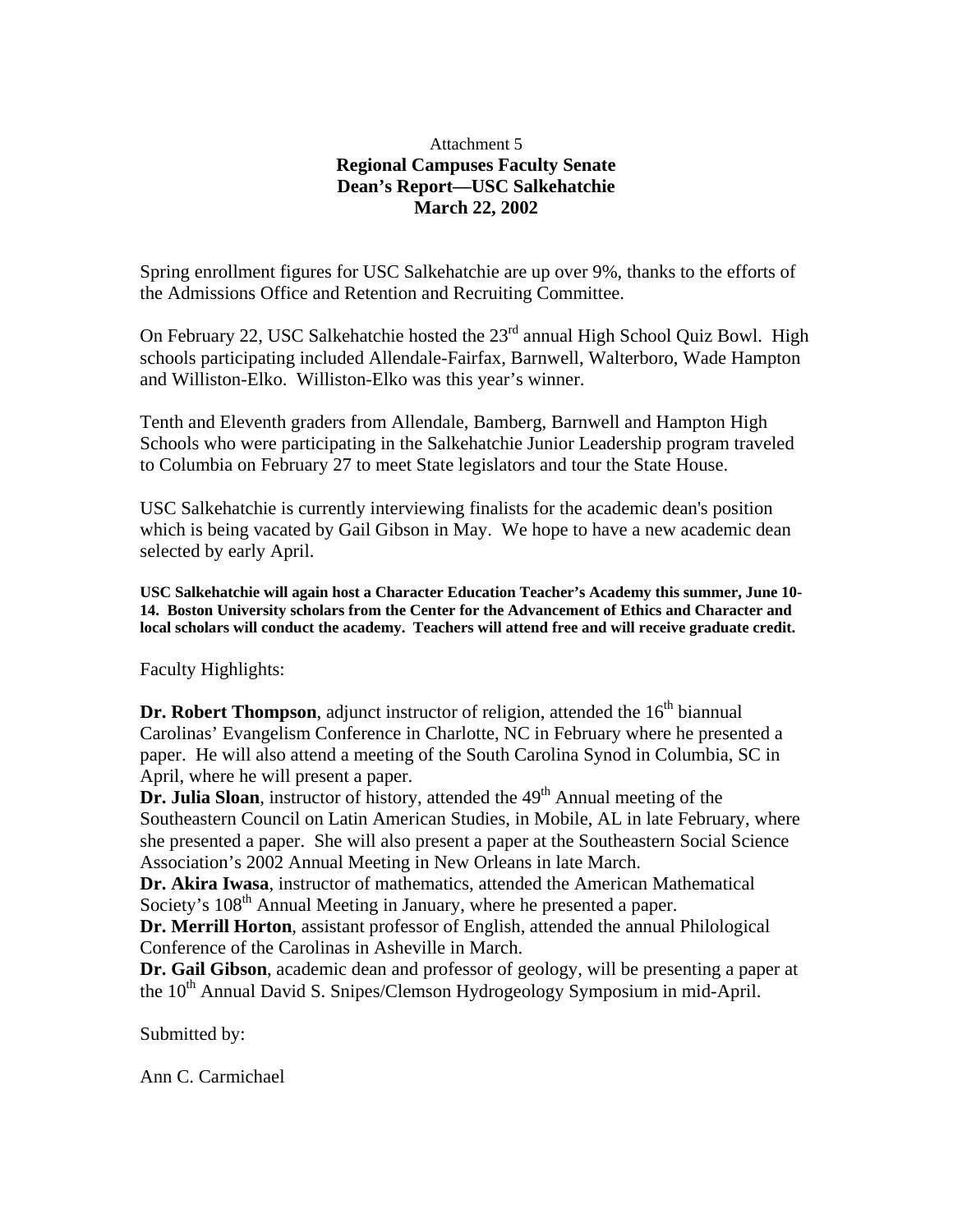### Attachment 6a REPORT OF THE DEAN OF THE UNIVERSITY OF SOUTH CAROLINA SUMTER TO THE REGIONAL CAMPUSES FACULTY SENATE March 22, 2002

Human Resources: There has been one new faculty personnel action since my last report to the Faculty Senate. Specifically, USC Sumter has initiated a search for a one-year term Instructor of Biology to fill the vacancy resulting from the previously announced resignation of Dr. Maria E. Kitchens. As previously announced, as exceptions to the hiring freeze, USC Sumter has three national searches underway for tenure-track positions in English (two) and Mathematics. Oncampus interviews for finalists for the English positions are currently underway, and will begin soon for the Mathematics position. Two staff personnel events have occurred since my last report. USC Sumter's Bookstore Manager, Becky Strange, retired in late February. Also, USC Sumter recently suffered a sudden and tragic loss of one of our staff members, Linda Lawrence, as the result of a traffic accident. Linda had been at USC Sumter for 20 years, serving most of that time as Human Resources Officer and Assistant to the Dean. Searches will begin soon to fill these two vacancies.

Enrollments: The preliminary enrollment figures at USC Sumter for the 2002 Spring Semester indicate enrollments close to the same level as last year at this time. Full-time equivalency (FTE) enrollment is down 0.27% to 712, and headcount enrollment is down 4.30% to 1,091.

Physical Plant and Budget: The \$1.5 million renovation to the Arts and Letters Building (formerly Alice Drive Baptist Church) continues on schedule and should be completed in time for the 2003 Fall Semester. As the new co-owners of the Little Theater property (located at the base of the water tower), USC Sumter and CCTC have begun meeting to jointly planning the future development of this property. This current fiscal year, USC Sumter has absorbed a "take back" cut to our state appropriation of 4% and is prepared to take up to another 5% cut this spring. Recent announcements by the State Budget and Control Board indicate that this cut could be as much as 3%. For next fiscal year, USC Sumter continues to plan for a cut of up to 15% to our state appropriation *beyond the % this year*. However, recent proposals by the Governor and the House of Representatives indicate that the actual cut for next fiscal year may be much less than our worstcase scenario. As I have stated before, given the revenue shortfalls in the state budget, and the fact that most other state agencies absorbed huge cuts for this current year, I believe it is prudent to be prepared for large cuts to higher education next fiscal year.

Training Grant: I am pleased to announce that USC Sumter has received a grant from the Verizon Corporation Foundation to support the cost of conducting training for individuals who serve as videoconferencing operators on their campuses. The attached notice is being provided to each of the regional campuses in advance of the rest of the state.

Respectfully submitted,

C. Leslie Carpenter Dean of the University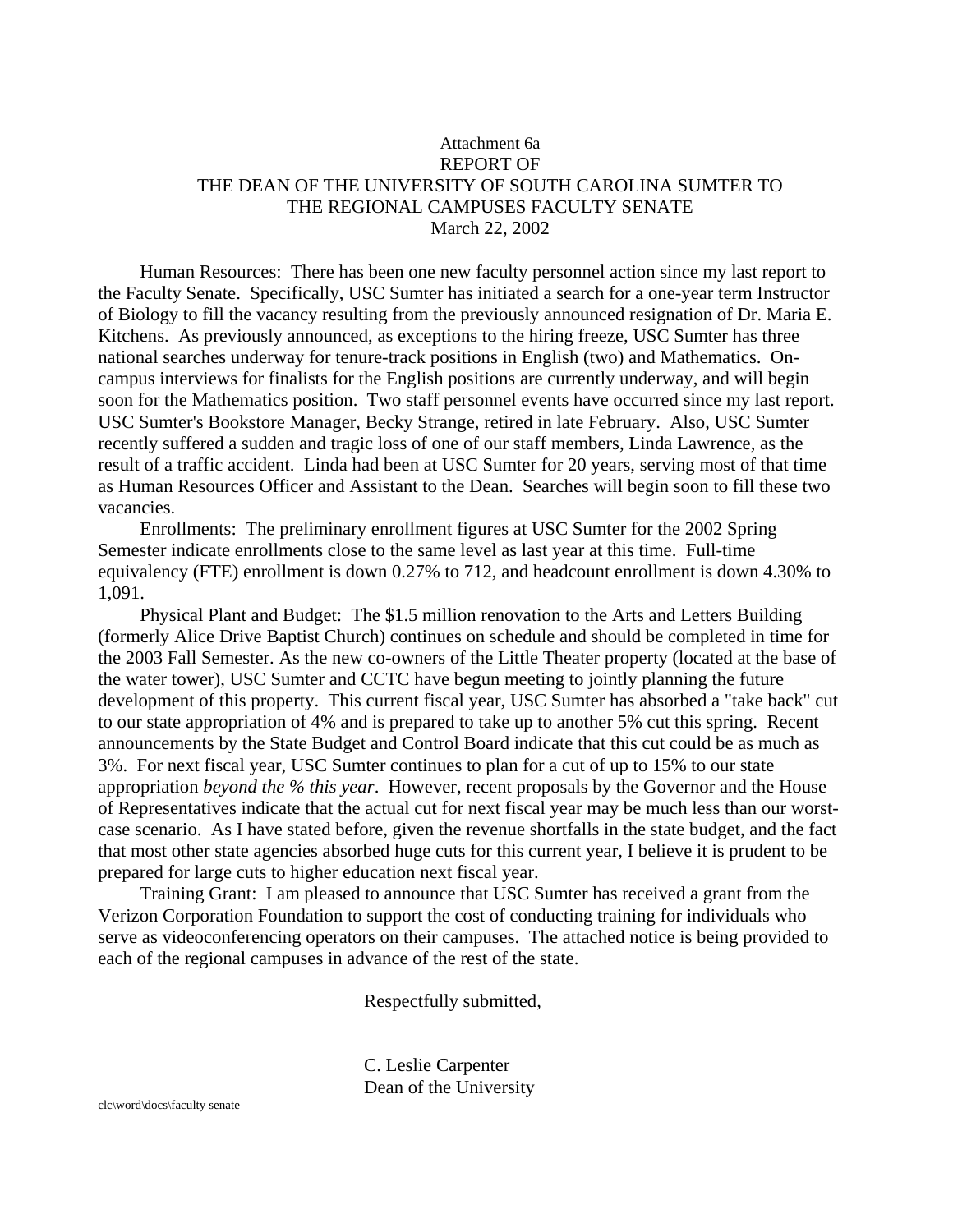### **Attachment 6b**



| What:            | <b>Videoconferencing Site Operator Training</b>                                                                                                                                                                                                                                                                                                                                          |  |  |
|------------------|------------------------------------------------------------------------------------------------------------------------------------------------------------------------------------------------------------------------------------------------------------------------------------------------------------------------------------------------------------------------------------------|--|--|
| When:            | April 19, 2002<br>$10:00am - 3:00pm$                                                                                                                                                                                                                                                                                                                                                     |  |  |
| Where:           | <b>SCETV Building, Telecommunications Center, Room DL5</b>                                                                                                                                                                                                                                                                                                                               |  |  |
|                  | George Rogers Blvd, Columbia, SC                                                                                                                                                                                                                                                                                                                                                         |  |  |
| Who:             | Workshop open to anyone wanting to learn about the basic<br>operation of compressed video systems. This training will be<br>utilizing VTel's Galaxy System; however, operators of any two-<br>way video system are encouraged to attend. Topics covered:<br>Compressed Video Terminology, Basic Video System<br>Operations, Quality Control, Instructional Tips, and<br>Troubleshooting. |  |  |
| Cost:            | Workshop and materials developed and presented by Jean<br>Brown, Media Resource Specialist, Department of Distance and<br>Continuing Education. Travel and lunch on your own.                                                                                                                                                                                                            |  |  |
| <b>Capacity:</b> | Seating available to the first 25 people to register. 5 spaces<br>reserved on stand-by.                                                                                                                                                                                                                                                                                                  |  |  |

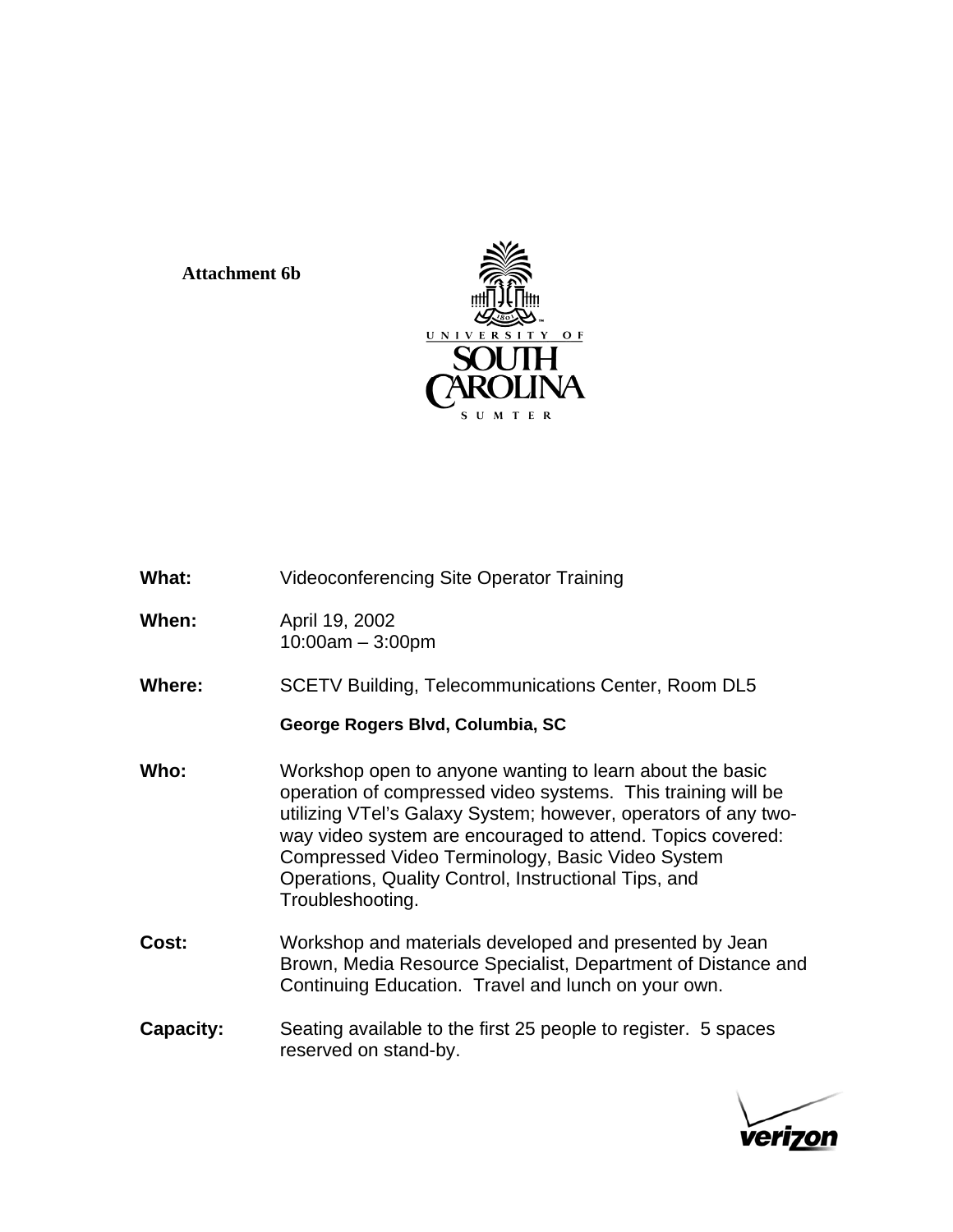- **By Whom:** The Verizon Foundation has provided us with a grant earmarked to help fund innovative job skills training programs. They are especially interested in programs that might provide breakthrough technology training tools for people with disabilities; provide online distance learning opportunities; provide career advancement programs for women; or provide some other innovative training that would contribute to the workforce development in the community.
- **To Register:** To register or obtain more information, contact Jean Brown at [jeabrown@uscsumter.edu](mailto:jeabrown@uscsumter.edu) or Fran Castleberry at (803)938- 3843. When registering, please include your name, place of work, occupation, type of system used, and any topics of specific interest to you. Registration deadline is April 17.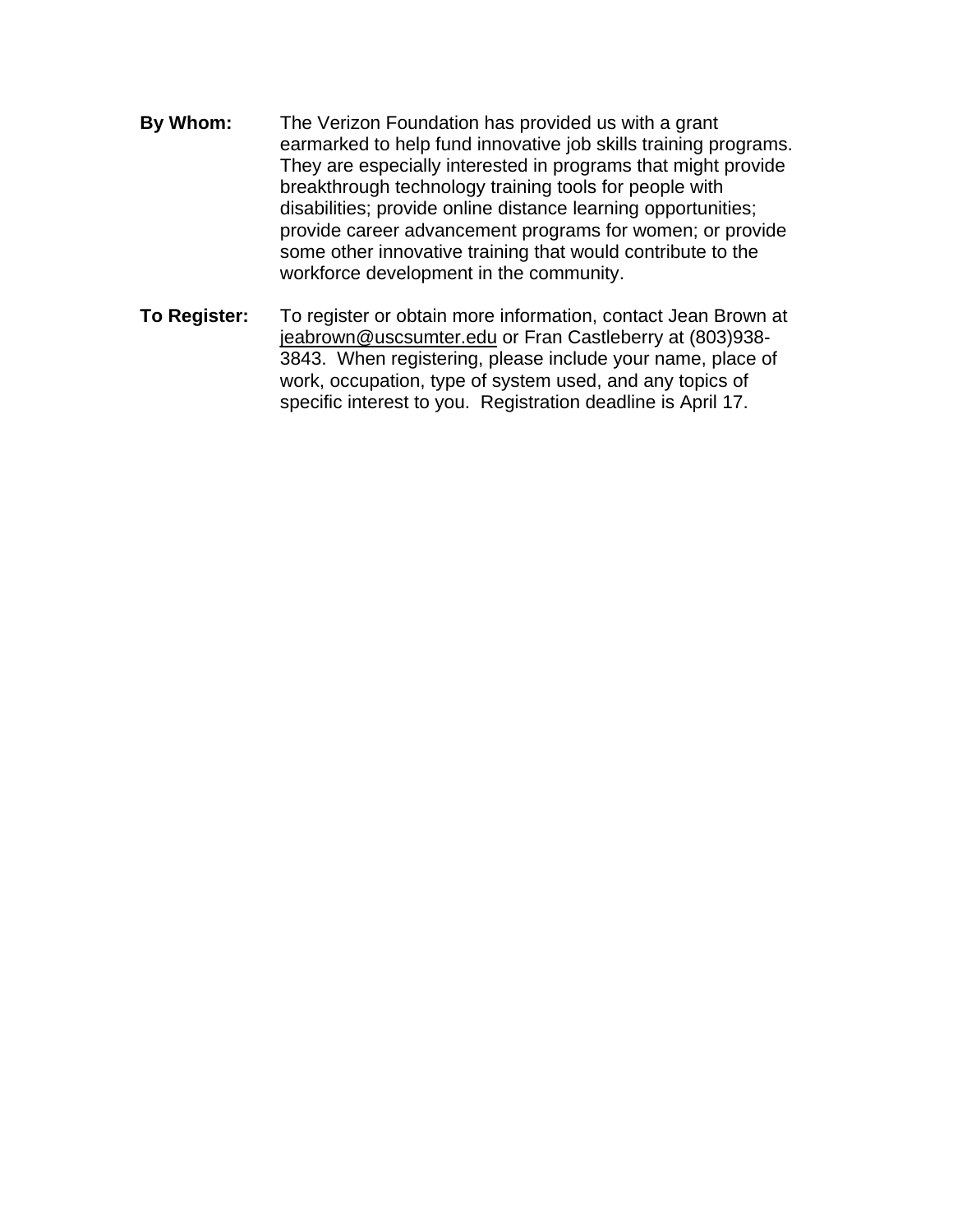#### Attachment 7 USC UNION DEAN'S REPORT MARCH 22, 2002

#### I. The Laurens Higher Education Center

The Laurens Higher Education Center, which will provide space for USC Union/Laurens, Piedmont Technical College, and Laurens County's Adult Education Program, will be open within the next month. Classes for USC Union/Laurens will begin with the summer session.

The LHEC was built with a \$4 million Capital Improvement Bond from last year's bill. The County provided the property worth approximately \$1 million.

#### II. Founders Day

USC Union and the Union/Laurens CHE will celebrate Founders Day on Thursday, March 28,2002.

The 2002 Founders Day Award will be made to Dr. John M. Palms.

All USC faculty, staff, and students are invited to participate. The award ceremony will be at 4:00 p.m. followed by a reception. The ceremony will be in the USC Union Auditorium.

III. Dr. Mary T. Barton, Associate Professor at USC Union has reported that she is doing well and plans to return to teaching in the fall. As you know, Dr. Barton has served on the Faculty Senate for several years, including tenure as Chair.

#### IV. Commencement

USC Union Commencement will be at 7:00 p.m. on Tuesday, May 7. President Palms has agreed to be the speaker in addition to his normal conferring of degrees.

#### V. Awards Ceremony

USC Union's Awards Ceremony will be held at 2:00 p.m. on April 17 in the USC Union Auditorium.

#### VI. Restructure

In order to gain some savings during this year's budget reductions, USC Union has greatly reduced the Continuing Education program. This has allowed us to eliminate one position. This also freed Jean Denman, former Director of Continuing Education, to devote more time to her duties as the Director of USC Union's Laurens program.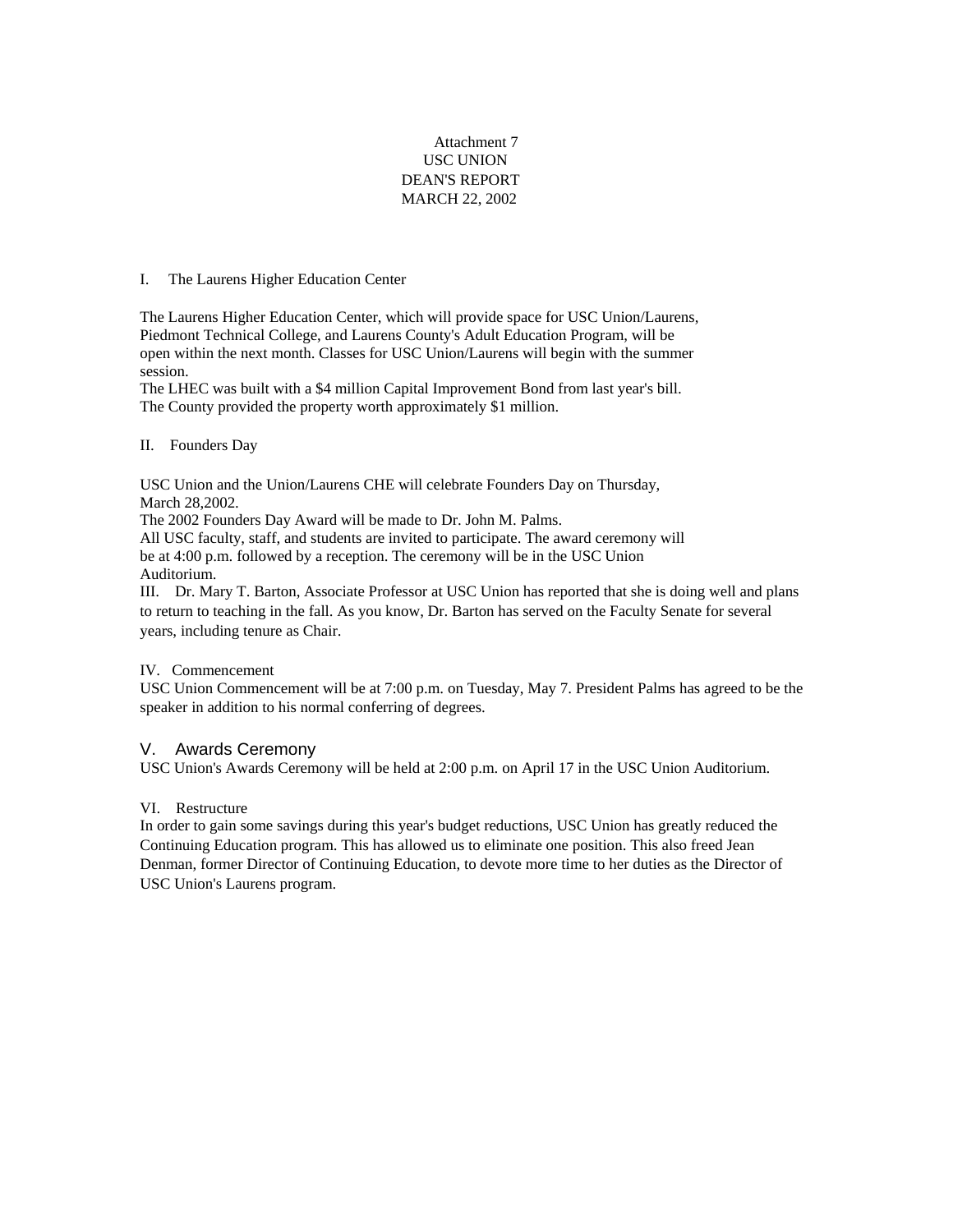#### Attachment 8

#### Credit Programs and Continuing Education Report Dr. Sally Boyd

Three of our faculty members are presenting papers at professional association meetings this spring; Becky Lewis in English and Women's Studies, Chris Robinson in Sociology and Joe Papin in Philosophy. And later this afternoon Dr. Kate Fritz will be making a presentation on campus on the innovative use of Blackboard in teaching foreign languages.

This year's recipient of the Stephen L. Dalton Distinguished Teaching Award is Susan Jarvie who teaches computer science in the Fort Jackson Program. Susan will be honored at a reception on April  $12^{th}$ .

David Bowden, who otherwise would be here today, underwent an emergency appendectomy late yesterday afternoon. He reported in a telephone conservation this morning that he is doing well and his plan is to recover rapidly.

Billy Cordray will be retiring at the end of this semester. He began his USC career as a faculty member at USC Salkehatchie. He then became a program director at USC Beaufort at Hilton Head and then for several years taught at both Beaufort and Hilton Head and is completing two years with us in Continuing Education. He teaches Economics and Statistics and in 1983-84 was Chair of this Faculty Senate. Billy has served Regional Campuses long and hard and will be missed.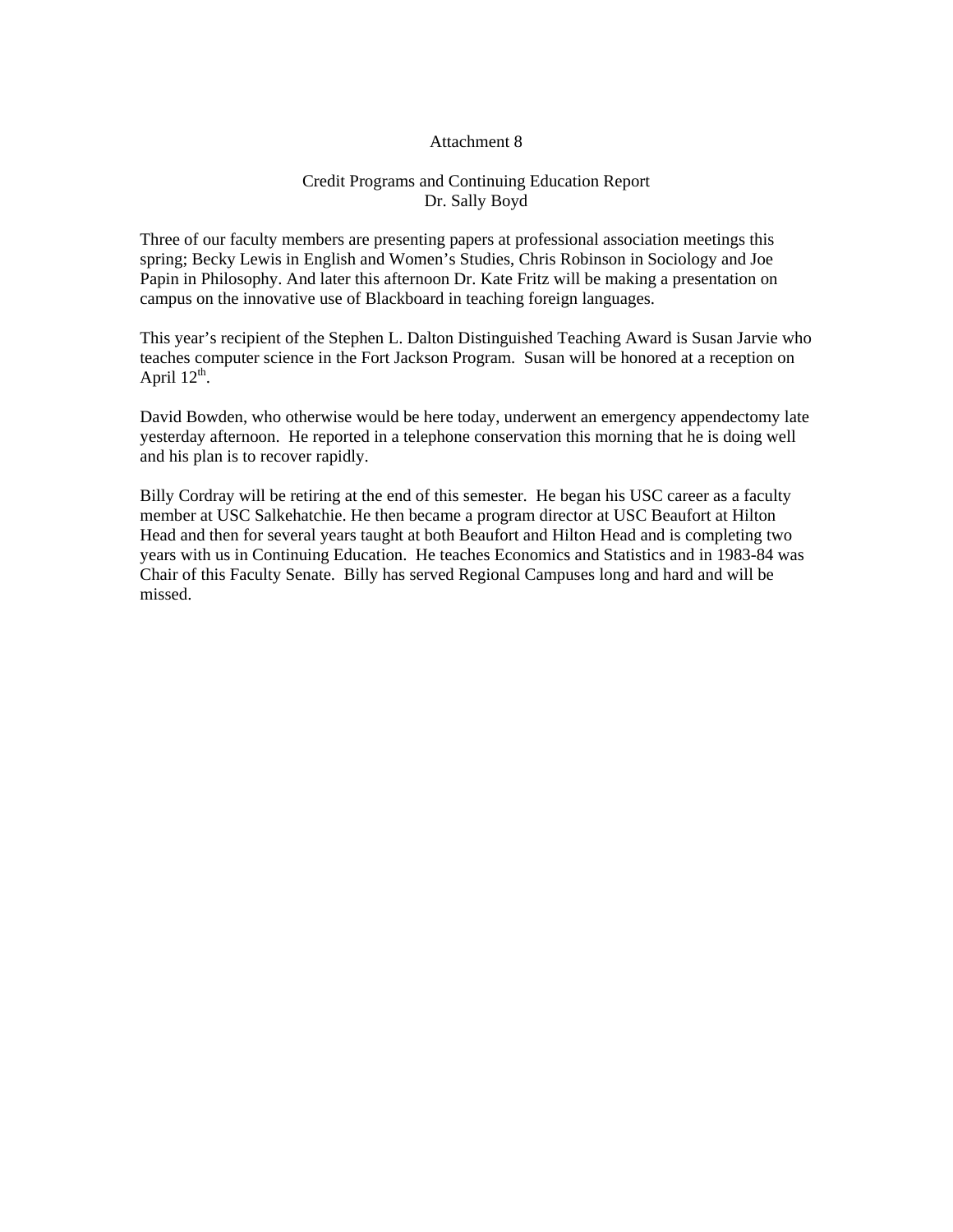

**Regional Campuses Faculty Senate Rights & Responsibilities Committee Report – 22 March, A.D. 2002** 

### **The Rights & Responsibilities Committee of the USC Regional Campuses Faculty Senate met at 11:00 a.m. on Friday, 22 March 2002 in Room 102 of the Anderson Library on the USC Sumter campus.**

| Present were: | Prof. Ron Cox, Chairman | <b>USC Salkehatchie</b>  |
|---------------|-------------------------|--------------------------|
|               | Prof. Steve Anderson    | <b>USC Sumter</b>        |
|               | Prof. Bob Costello      | <b>USC Sumter</b>        |
|               | Prof. Howard Kingkade   | <b>USC Lancaster</b>     |
|               | Prof. Robert Landrum    | <b>USC Beaufort</b>      |
|               | Prof. Ellen Malphrus    | <b>USC Beaufort</b>      |
|               | Prof. Eric Reisenauer   | <b>USC Sumter</b>        |
|               | Prof. Julia Sloan       | <b>USC Salkehatchie</b>  |
|               | Prof. Nancy Washington  | <b>USC Continuing Ed</b> |
|               |                         |                          |

**USC Sumter USC Sumter USC Lancaster USC Beaufort** USC Beaufort **USC Sumter** USC Salkehatchie **USC Continuing Education** 

Completing their charges for the year, committee members discussed feedback received from the Regional Campuses Tenure & Promotion Committee. Members had discussed the process informally with campus representatives to this committee, and consensus was that files from the regional campuses appear this year to have been solid in terms of structure and format. Despite lingering discussions about the files, all of the regional campuses appear to be better informing their faculty members of the types of items which a T&P file should contain and how the information should be assembled.

Upon further discussion, the committee agreed that candidates undergoing the T&P process should be instructed to construct their files in such a way as to make as strong a case as possible regarding the value of their scholarship. In short, it is up to the candidate to demonstrate in his or her file how an activity constitutes scholarship, along the lines established by the Regional Campuses Faculty *Manual*.

The committee then discussed briefly the differences between what our local (or campus) Tenure & Promotion committees stress and what is stressed by those reviewing the files at a higher level in the process. It is evident that candidates submitting files should seek some balance between teaching effectiveness, scholarship, and service, so as to demonstrate effective or highly effective performance (depending on the action sought) at the various levels of review.

The committee then reviewed its charge from the Executive Committee to examine the post-tenure review procedures established by each campus. As the R&R committee has spent most of its time this semester dealing with issues pertaining to other charges (e.g., the establishment of procedures for termination of tenured faculty), it was agreed that this charge would be postponed until the fall meeting of the Senate. Committee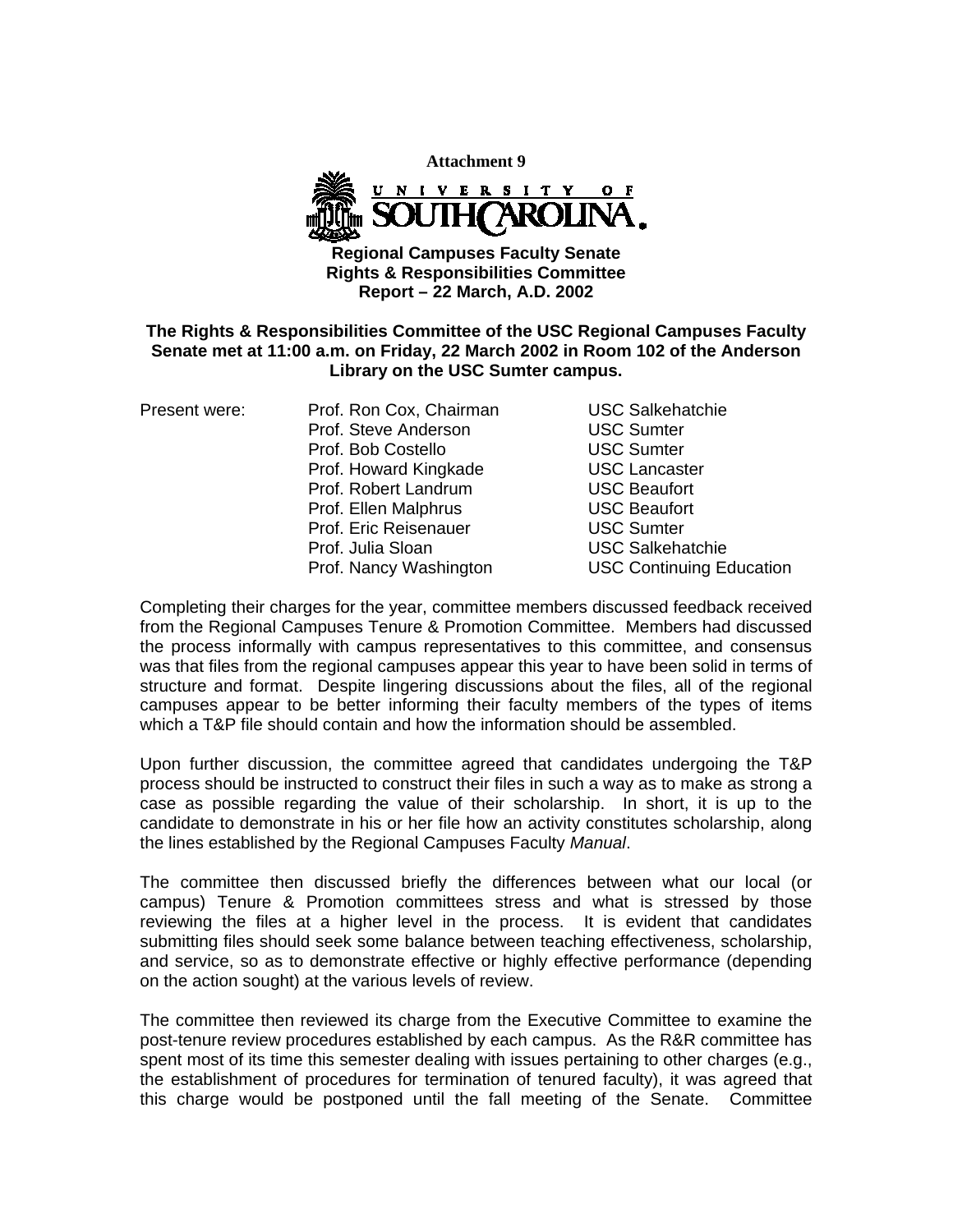members will submit copies of their campus Post-Tenure Review procedures to the chairman, who will distribute copies to all committee members for study. The committee when submit a report of its findings to the Senate during the 2002-2003 academic year.

The discussion of Post-Tenure Review procedures led to a related discussion regarding faculty evaluation forms. There has been discussion over the past few years about the possibility of establishing a single evaluation instrument to be used on all the regional campuses. While the committee does not offer any motion at this time, it is the consensus of the members that we should resist any efforts to mandate uniformity on these instruments, as we believe that they should remain flexible enough to reflect the creativity and individuality of each campus.

The committee then examined a document recently presented by the Executive Committee regarding possible changes to the Regional Campuses Faculty *Manual* regarding the composition of and rotation of members on the Executive Committee. After examination and discussion of various proposed changes, the R&R Committee adopted the following statement:

As representatives of the Regional Campuses of the University of South Carolina, we hold that the existing verbiage of the Regional Campuses Faculty Manual and the fine traditions of this Senate possess and provide both force and flexibility, and therefore the Rights & Responsibilities does not offer any motion at this time.

The Committee then voted to re-elect Professor Cox as chairman for the 2002-2003 academic year. The

chairman thanked the members for their vote of confidence and for their industrious efforts over the past

year.

With no additional business to consider, the meeting adjourned at 11:55 a.m.

Respectfully submitted,

M. Ron Cox, Jr. Chairman, R&R Committee USC Regional Campuses Faculty Senate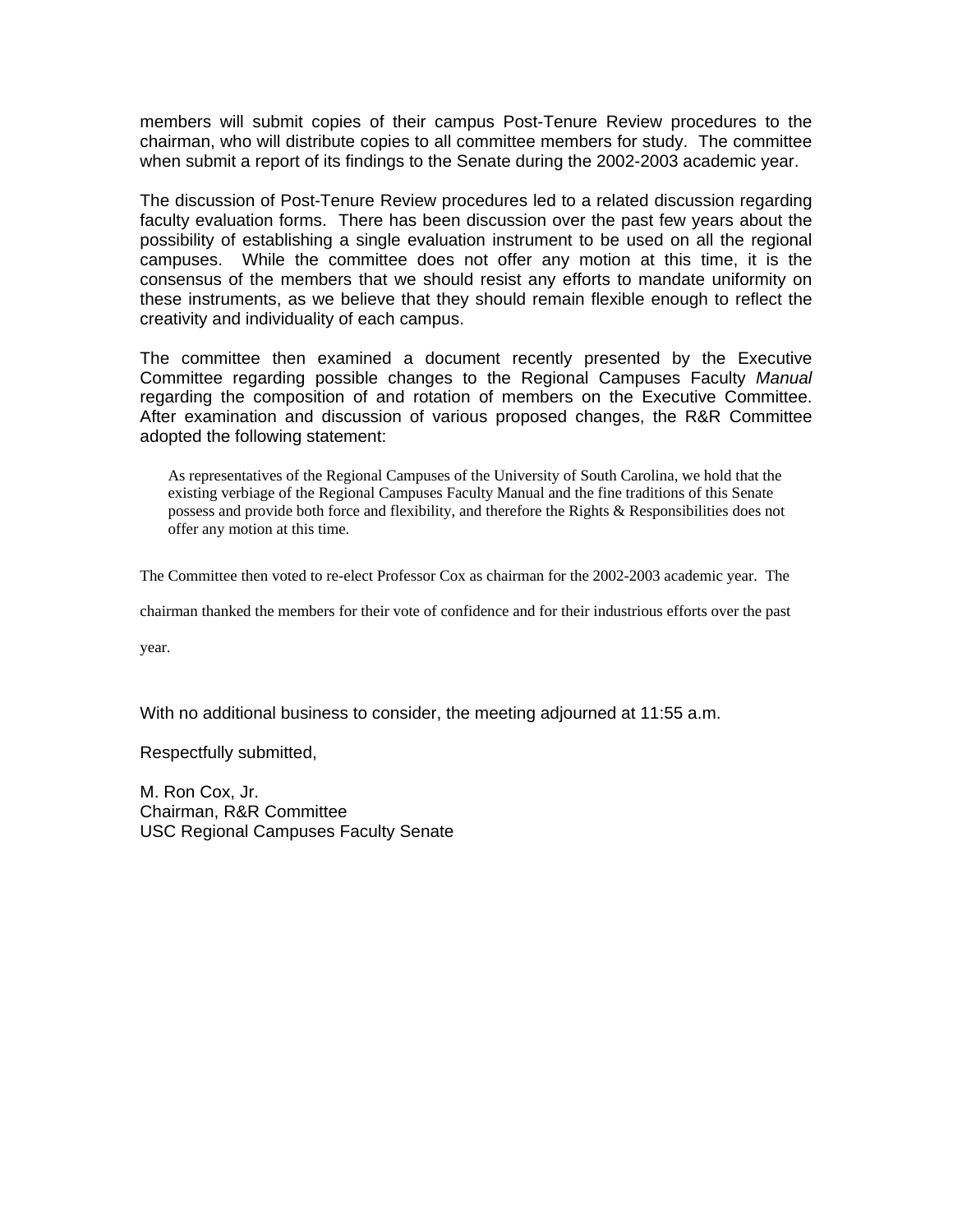Attachment 10 **USC Regional Campuses Faculty Senate Meeting of March 22, 2002 (USC Sumter)** 

### **Welfare Committee Report**

by Roberto Refinetti, Chair

#### **Members in attendance**

Efram Burk, Beaufort Randy Cross, Beaufort Fran Perry, Lancaster Roberto Refinetti, Salkehatchie Sal Macias, Sumter Jean-Luc Grosso, Sumter Harold Sears (substitute), Union Billy Cordray, Cont. Educ.

### **Activities**

1) Annual Report of Faculty Salaries

 The committee discussed briefly the report presented in the previous senate meeting. In that report, the committee had indicated that, while faculty salaries at the Columbia campus are almost identical to the national average for research universities, faculty salaries at the regional campuses seem to be slightly lower than the national average for two-year institutions. In this meeting, it was noticed that data are not available for a comparisons between faculty salaries at the regional campuses and other two-year schools in South Carolina. No action was proposed at this time.

### 2) Evaluation of Student Evaluation Forms

 The committee discussed briefly the report presented in the previous senate meeting. In that report, the committee had recommended the creation of a standard course evaluation form for all the regional campuses and had requested instructions from the Executive Committee on the proper administrative procedures involved in the creation of the form. Not having received the requested instructions, the committee was unable to continue work on this matter.

### 3) Assessment of Faculty Workload

 The committee continued discussion of this matter. It was pointed out that the requirement of increased faculty involvement in research and scholarship in recent years has not been accompanied by either an increase in faculty compensation or a reduction in teaching load. Until a reduction in the number of courses taught (8 courses per year) can be effected, a reduction in the number of preparations might partially offset the increase in faculty workload.

#### 4) Tenure and Promotion Workshop

 The committee discussed the new charge to organize the yearly workshop on Tenure and Promotion that had previously been conducted by the associate vice-provost. The committee felt that the workshop is a valuable experience for faculty at the regional campuses. After discussion of general and specific issues, it was decided that the workshop should be held on the Columbia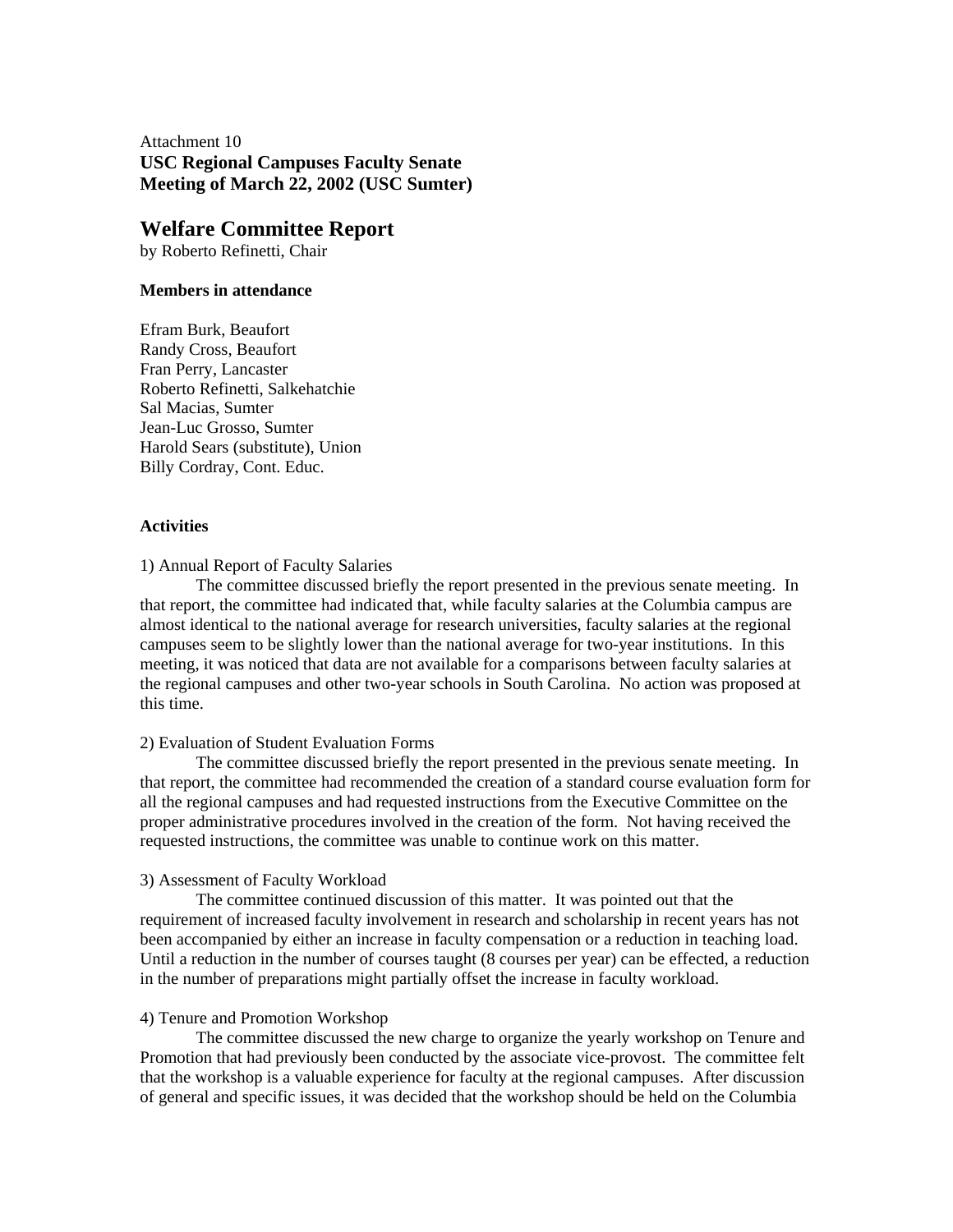campus during the month of May. At the beginning of each academic year, the welfare committee will request that representatives from the various campuses provide a list of potential mentors and recent successful T&P files to be used in the workshop. The committee will then select tutors and files based on discipline diversity and availability, will recruit a representative from the vice-provost's office, and will set an exact date in May. The committee expects that the vice-provost's office will host the workshop.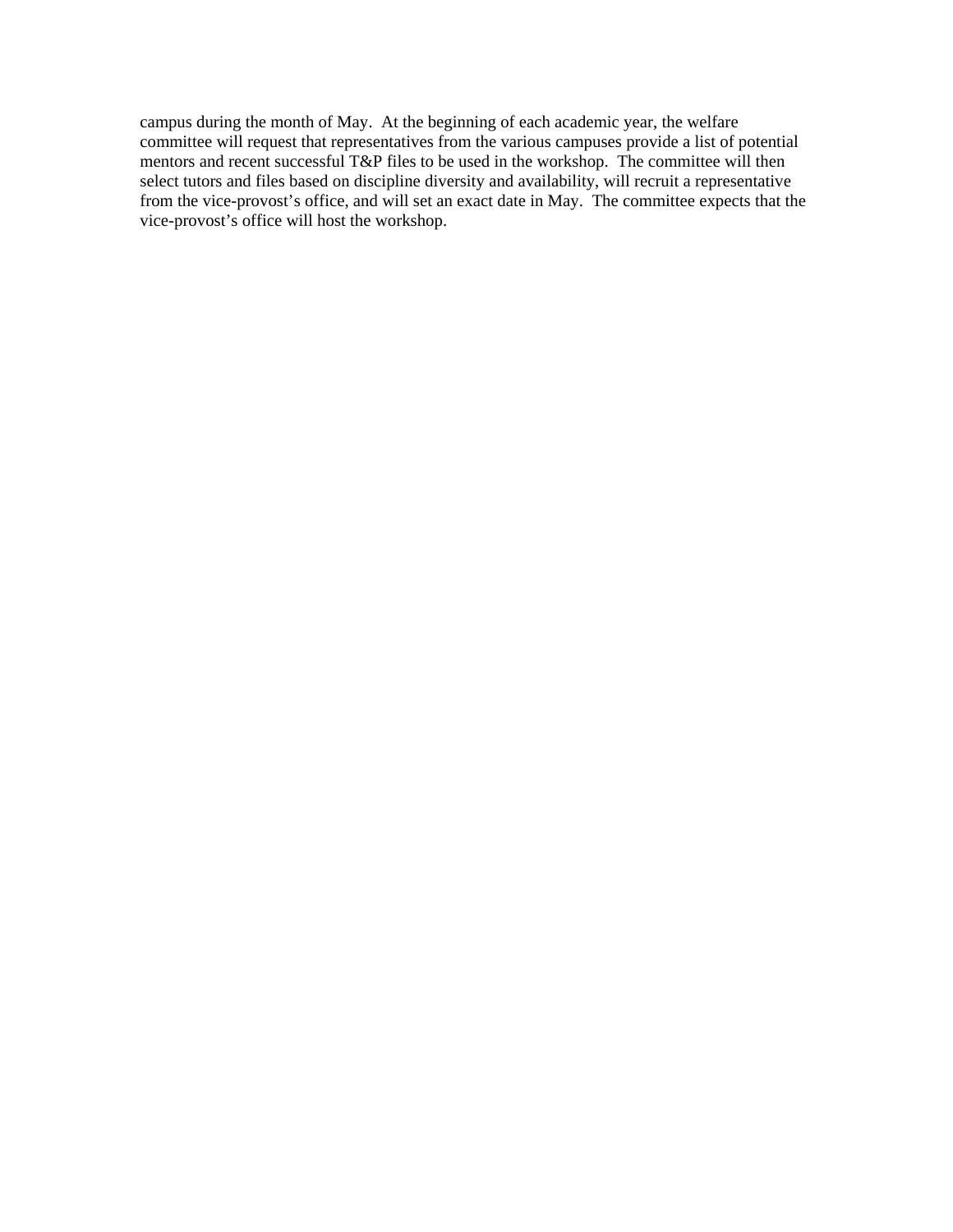Attachment 11

# *System Affairs Committee Report Regional Campuses Faculty Senate March 22, 2002*

The Associate Degree Nursing program faculty of USC Lancaster is requesting a reorganization of the curriculum content. This reorganization is necessary due to the Colleagues in Caring task force recommendation to the Commission on Higher Education that Licensed Practical Nurses have direct articulation into the nursing programs. The Commission on Higher Education is directing all Associate Degree Nursing programs to have direct articulation of Licensed Practical Nurses into nursing programs. The Cooperative Program in Associate Degree Nursing faculty at USC Lancaster/York Technical College has rearranged the curriculum to accommodate this directive. The System Affairs Committee has approved this proposal and it will be presented under new business.

Secondly, a motion concerning activities between the Technical Colleges and institutions outside the state to grand baccalaureate and graduate degrees will be presented under new business.

Lori Harris of USC Lancaster was chosen to be the chair of the System Affairs Committee next year.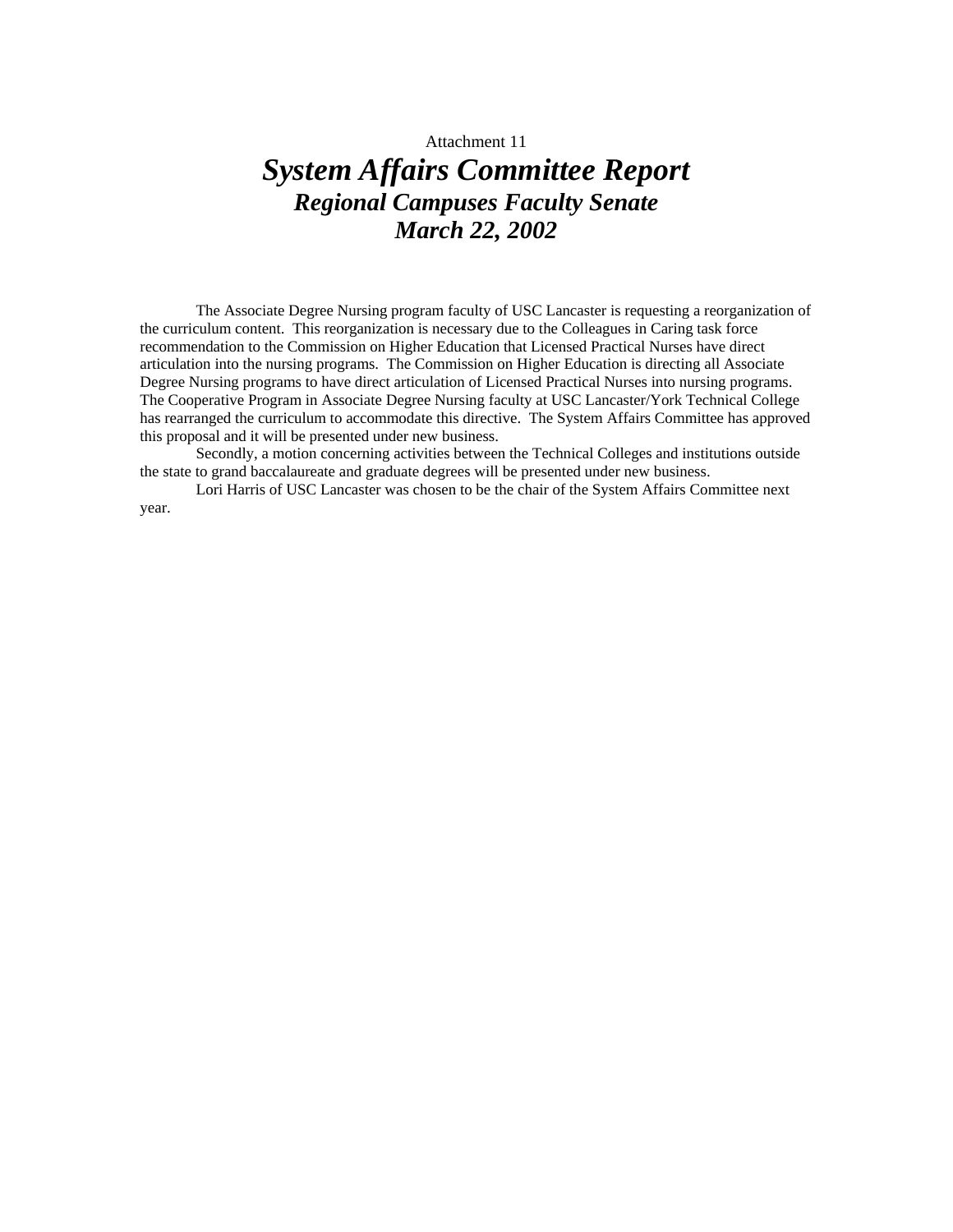### Attachment 12 **Report of the Executive Committee**  Regional Campuses Faculty Senate March 8, 2002

The Executive Committee of the Regional Campuses Faculty Senate met at USC Columbia on March 8, 2002

After reports by the Vice-provost and Associate Vice-provost, executive committee members gave reports of activities of their home campuses and chairs of standing committees of the senate reported on current and upcoming committee action.

Initial discussion about lack of consistency in the timing of Spring Break on Regional Campuses suggested the need to better coordinate campus schedules. This may be an issue that the senate might want to consider.

**Vice-provost Plyler** reported on the recently publicized list of proposed uses for lottery money which included funding for endowed chairs at the major research institutions. It was suggested that monies our campuses and technical colleges should be receiving through student scholarships will not be a boon for many students. Need based students may actually be hurt by the way in which the life scholarships are paid out.

The University was officially accredited by SACS. The Provost has designated individuals to draft responses to SACS recommendations. The status of several USC Columbia searches was reported although there is apparently little public information about the presidential search some preliminary interviews have taken place. Movement of several units of the University to new (different facilities) was discussed. Dr. Plyler indicated that Regional Campuses and Continuing Education did not seen to be in the first round of movement but it was too early to tell whether an eventual move would be necessary. In response to a question as to when the "Evening Program" would be turned over to home departments (SDI recommendation), Dr. Plyler indicated that the unit would have an opportunity for rebuttal prior to action in that direction. Also, he thought that if the university goes to a pay by the credit hour option, the value of the evening program would become apparent to the university.

Vice-Provost Plyler also reported that the unit was forced to RIF a position in the Educational Travel Program of Continuing Education but fortunately the university was able to place the individual in another area.

**Associate Vice-provost West** stated that she did not want to steal from items that campuses might later report but did indicate that the Beaufort 4-year degree proposal was relegated to the Planning Committee of CHE which is headed by Tom Olsen and was scheduled to be discussed at the May meeting of CHE. Dr. West reported that as a result of problems experienced by one or more Regional Campuses Representatives attempting to call in to the USC Columbia Senate Meeting, the University is attempting to implement a system whereby votes can be tallied immediately at the podium. It was also noted that two of our campuses are not being represented. Dr. West suggested we remind our representatives that they can attend by satellite.

Associate Vice-provost West suggested that it would be beneficial to organize a T&P Workshop for May and that she would appreciate feedback relative to campus visits by David Hunter and Robert Cuttino.

**Campus reports** included the status of four-year initiatives at the Beaufort and Sumter campuses, status of a number of searches including Dean at USC Lancaster, Associate Dean of Academic Affairs at Salkehatchie and faculty positions at several campuses. The status of building and renovation projects for several campuses was reported. David Hunter and Robert Cuttino have visited or will visit each campus to solicit input relative to the design of a plan to address a "classroom quality" in response to a performance indicator that will be implemented in the near furture. Sumter reported that members of the Columbia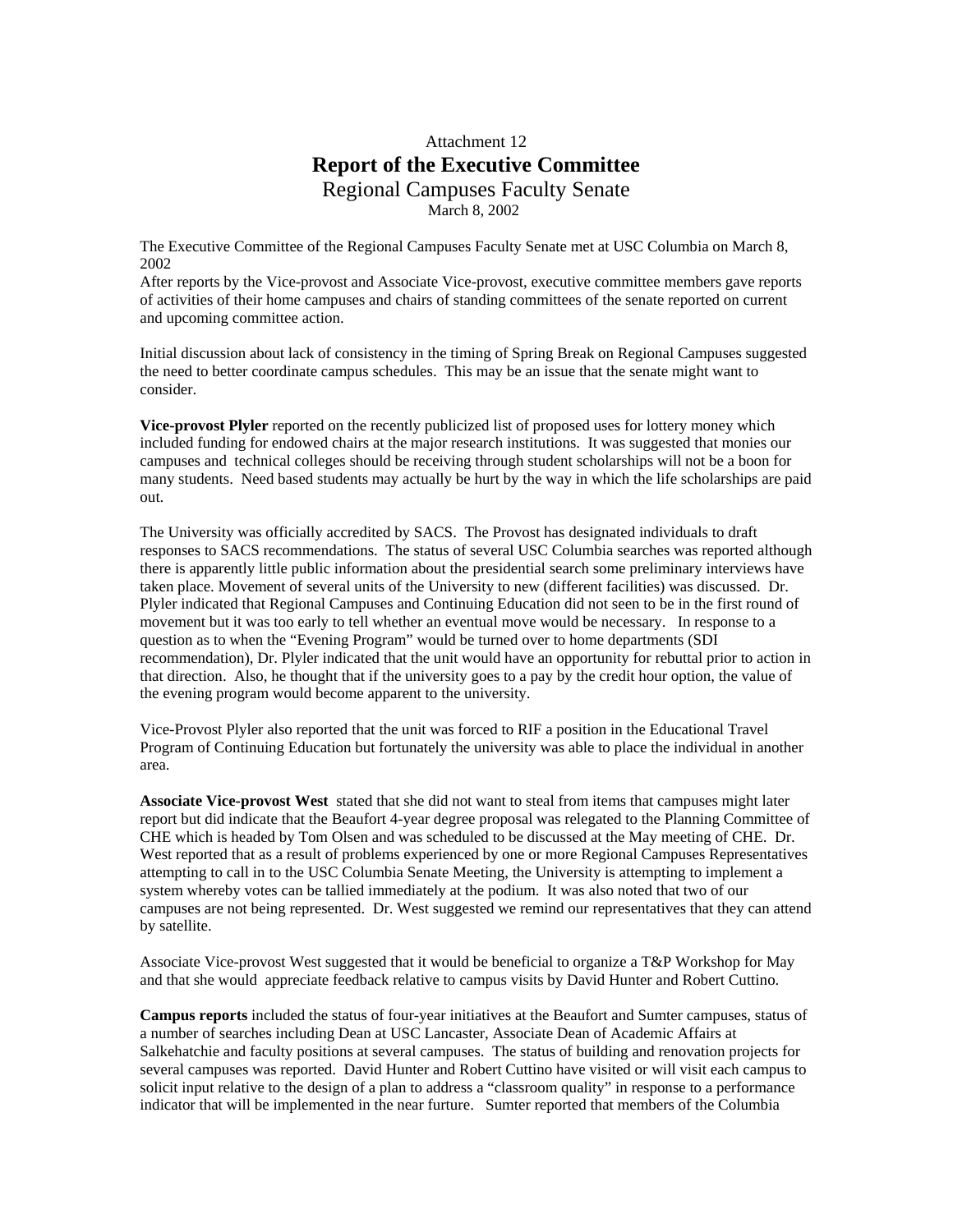Biology Department had visited and invited input regarding upcoming changes to the undergraduate biology curriculum.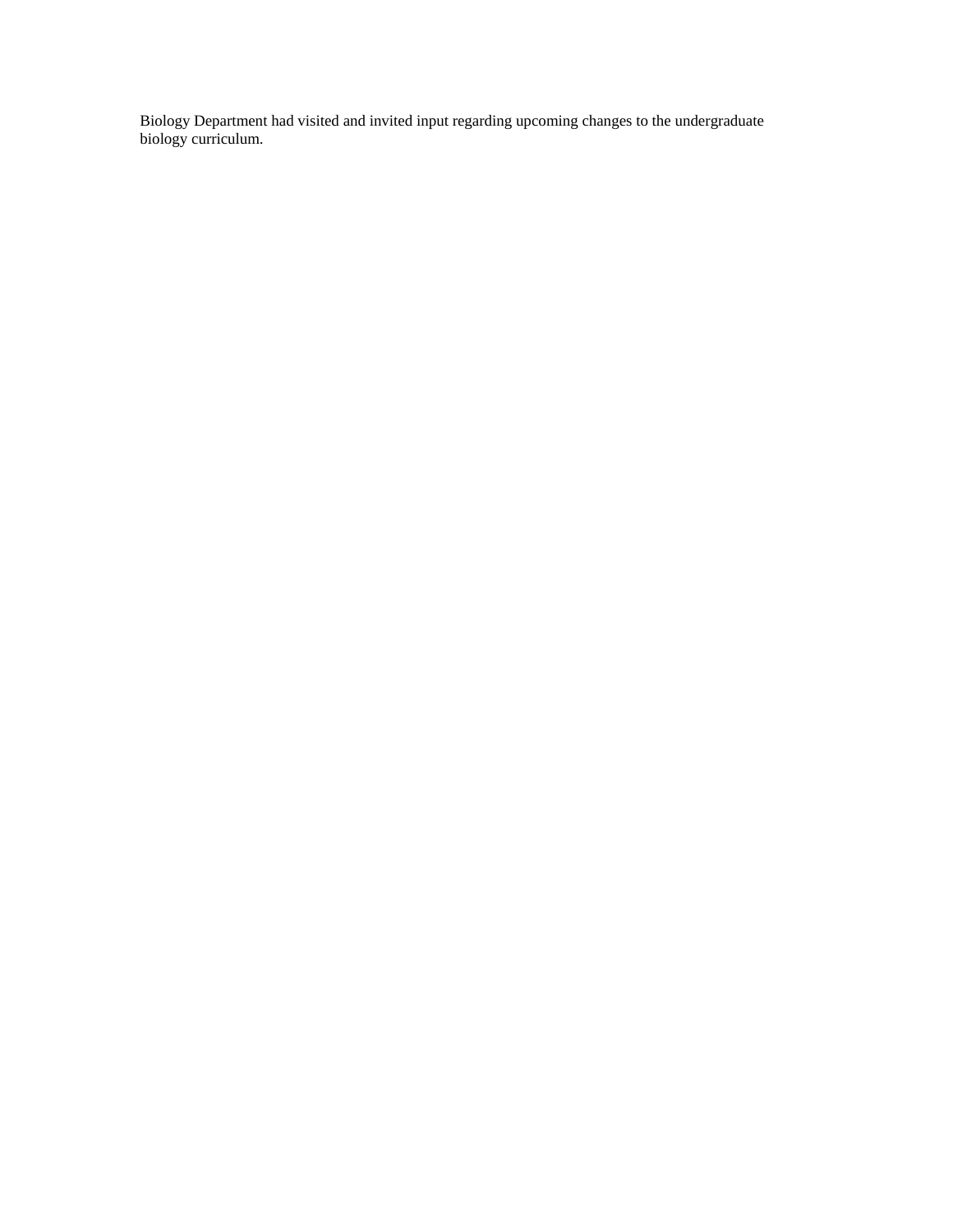**Standing Committees** of the Senate provided the following reports:

**The Rights and Responsibilities Committee** will continue to work on the following items:

- 1. The motion read into the minutes at the September meeting will be up for action.
- 2. The Executive Committee will suggest a change to the Executive Committee election and progression process for Rights and Responsibilities consideration.
- 3. Committee will solicit feedback from the RCTP Committee on the P&T Process.

#### **The System Affairs Committee**:

It was reported that a proposal regarding the Nursing Program at Lancaster will be considered by the System Affairs Committee. The Committee will continue to monitor the Palmetto College Committee proceedings and faculty issues relative to distance education.

**The Welfare Committee** reported that it is still working on:

- 1. Common or standardized student evaluation forms.
- 2. Evaluation of faculty work loads and salaries.
- 3. The Welfare Committee also was assigned oversight responsibility for Tenure and Promotion Workshop.

The Chair, Wayne Chilcote, announced that USC Sumter Dean, Dr. Les Carpenter was arranging a speaker for the March 22 meeting in Sumter.

During the March 22, 2002 morning meeting the Executive Committee spent considerable time in further consideration of CHE's stance on the licensing of out-of-state institutions to provide baccalaureate and graduate degrees in affiliation with Technical Colleges. It was lamented that the issue had not been presented and discussed during the most recent Provost's Advisory Council. The issue has obvious and strong implications relative to Palmetto College and 4 year initiatives by Regional Campuses. Strong sentiments emerged concerning these issues prompting the Chair to direct that a copy of the issues be forwarded to the Provost with the caption, for your information, and with the explanation that the issues should have been discussed in the recent Provost's Advisory Council.

(The following section was excerpted from Executive Committee Meeting minutes of March 8, 2002)

An issue potentially of great concern for Regional Campuses and the Palmetto College Study is currently being considered by CHE. CHE is reported to be considering the licensing of out-of-state institutions to provide baccalaureate and graduate degrees in affiliation with campuses within the State's Technical College System. Supposedly, proposals to provide BS and MS programs in social services at Trident Technical College (Charleston) through an affiliation with Leheigh University are under discussion. It has been reported that CHE has concluded that their constitution and bylaws will not permit them to limit licensing of out-of-state institutions. Of particular concern for Regional Campuses is the fact that other Technical Colleges are showing interest in developing similar affiliations for the purposes of providing baccalaureate degree programs. It was reported, for example, that Horry-Georgetown Technical College had submitted a proposal for an affiliated Criminal Justice Degree before later withdrawing the request.

It is a great source of concern that CHE admits to no particular authority or ability to evaluate the need for such programs but feels that it cannot limit the licensing process. This would seem to indicate that in situations where our campuses cannot address the educational needs of constituent communities, Technical Colleges, by virtue of affiliations with out-of-state institutions, would be encouraged to do so.

Respectfully submitted,

.

John Logue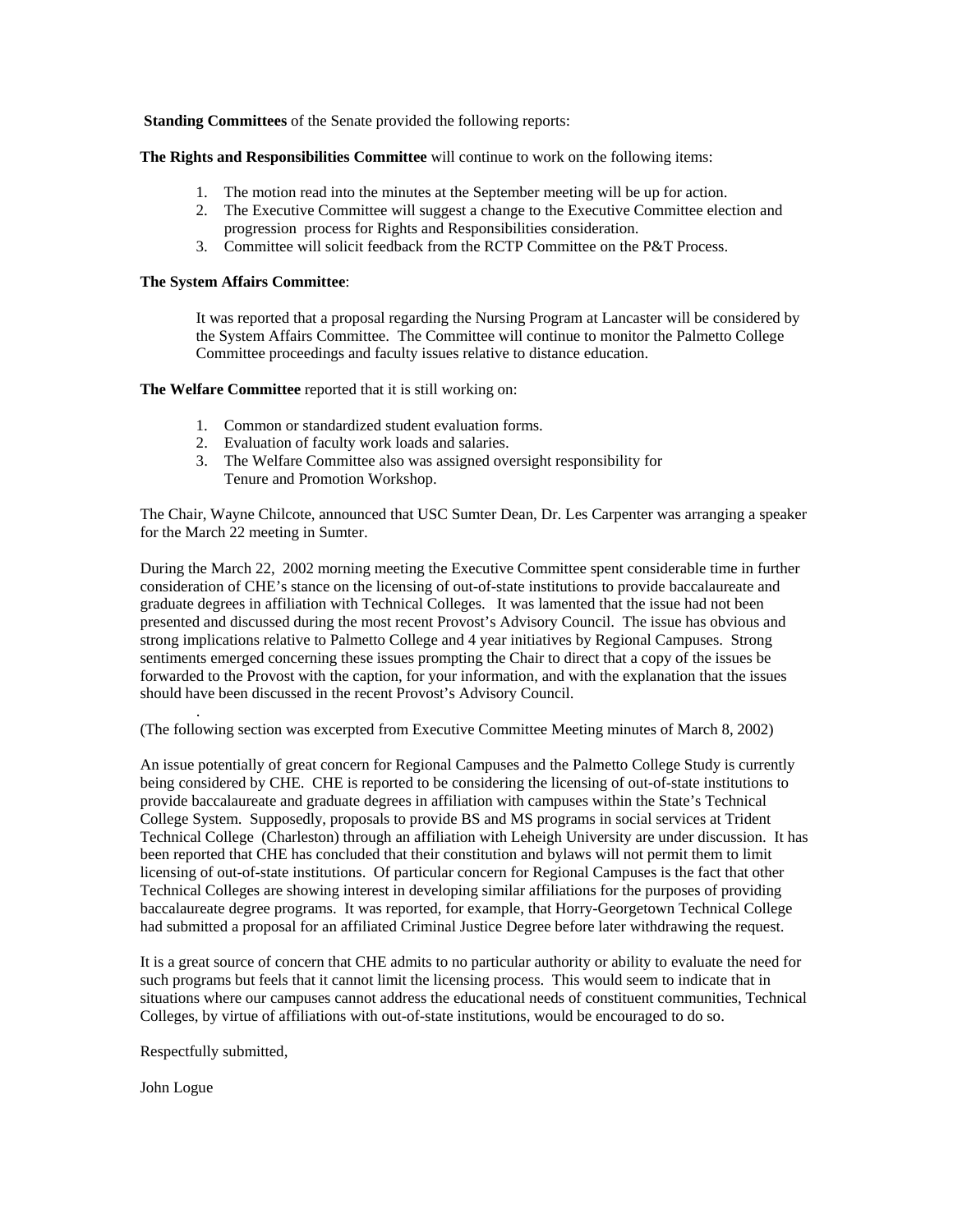# Attachment 13 *Committee on Curricula and Courses Report*

# *Dr. Christine Borycki, USC Sumter March 22, 2002*

*The University Curricula and Courses Committee continues to meet monthly to handle the course proposals, deletions, description updates, and curriculum alterations and proposals. We have been very busy.* 

*Methodology of Art History (ARTH 250) has been renumbered as ARTH 501. This was done to reflect the way it has been taught in Columbia, because their students were not taking this course until their senior year, and to make it available to graduate students for credit. The curriculum for the bachelor of Arts in Art History now reflects this numbering change.* 

*The bachelor of Arts in Media Arts has undergone curriculum changes as well as changes to the names and descriptions of a number of courses. The curriculum now requires 33 rather than 42 hours and allows for more electives. The courses with new names and descriptions are MART 321,341, and a couple of 500 level courses. MART 241, 362, 421,497, and 498 have been deleted.* 

*The bachelor of Science in Engineering - major in Computer Engineering curriculum has been changed. Phil 317 and CSCE 531 have been eliminated and additional English course (either 462 or 463) has been added, along with a newly created course, CSCE 390, Professional Issues in Computer Science and Engineering.* 

*Also newly created is Geography of the Middle East (GEOG 226).* 

*For final actions on all of the above, please check the Columbia Faculty Senate minutes, or contact the appropriate department.* 

*We meet again March 29.*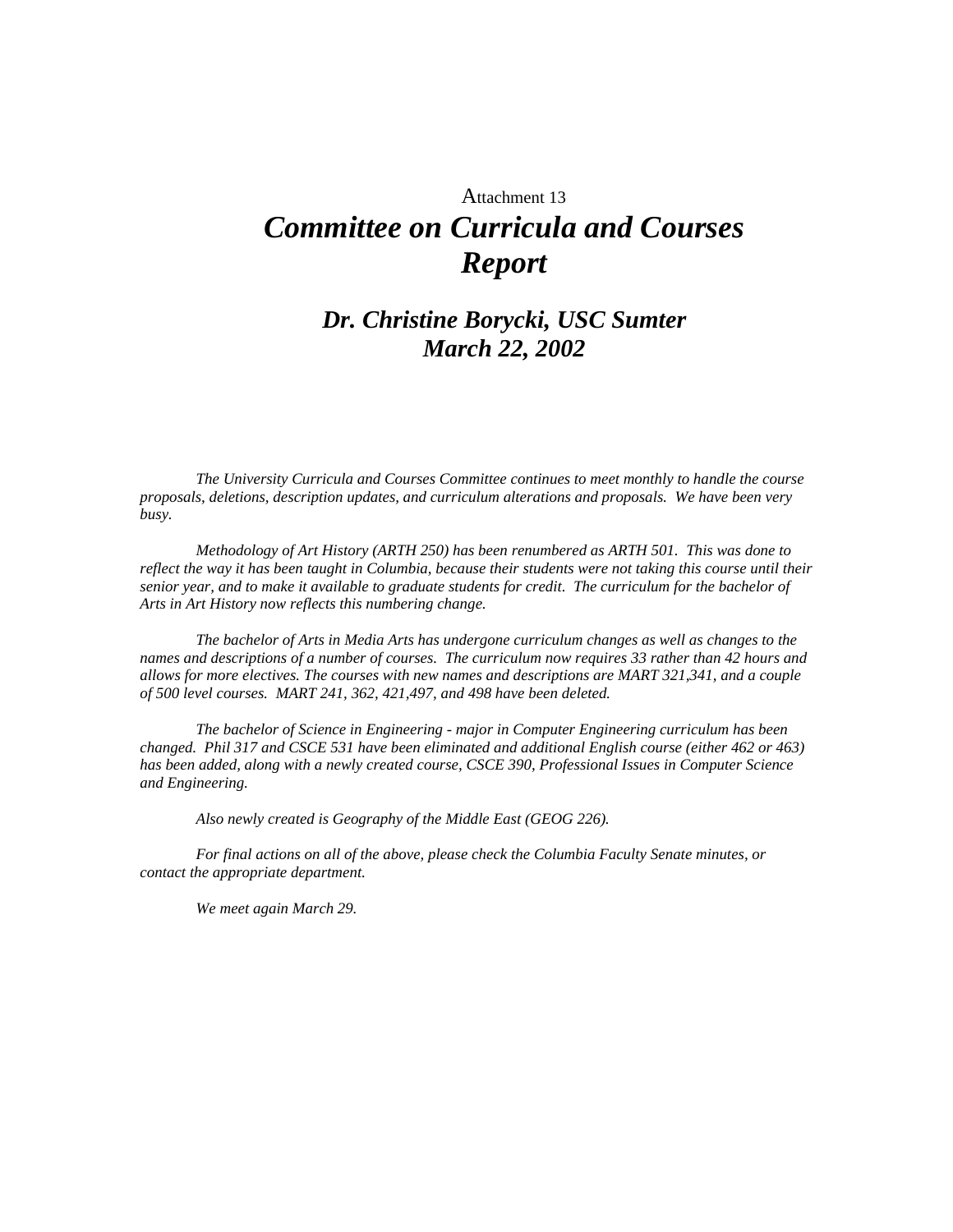#### Attachment 14 **REGIONAL CAMPUS FACULTY SENATE Committee on Faculty Welfare, Columbia**

#### **February 20, 2002**

Members discussed the faculty welfare concerns and related possible actions resulting from a reorganization that integrates two or more University units or folds one unit into another.

Drs. Reynolds and Willer reported conversations with representatives of AAUP who expressed the preference that untenured faculty who are moved to a unit with different T&P criteria than their original unit should be able to remain under the original criteria when being considered for tenure and promotion.

Committee members agreed with this general principle when offered to faculty who are in the probationary period, but pointed out that faculty past the probationary period would come under the criteria in force after the reorganization.

#### **March 20, 2002**

Discussion continued on clarification of both the process of constructing tenure and promotion criteria and procedures, and the rights of faculty in regards to tenure and promotion, in cases of reorganization involving academic or "tenure" units. A draft proposal has now been forwarded to members of the Welfare Committee to be finalized at its April 17 meeting.

Submitted March 22, 2002 Linda K. Allman, Regional Campus Faculty Senate Representative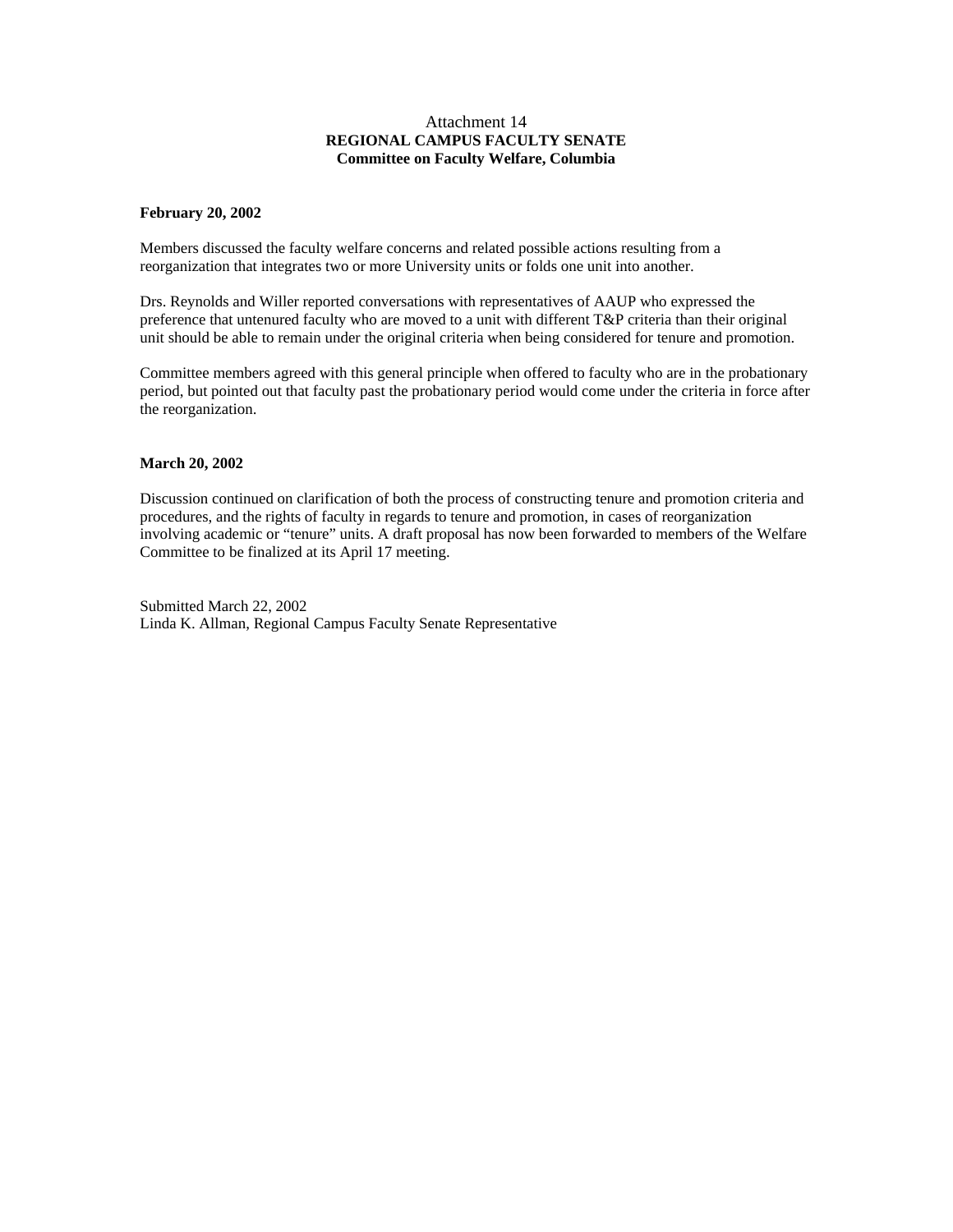### Attachment 15 **Research and Productive Scholarship Committee Report to the Regional Campus Faculty Senate, 22 March, 2002**

The Research and Productive Scholarship Committee met February 22 to review proposals. We received 31 proposals, including 3 from the regional campuses. Letters should go out next week sometime.

Submitted by Todd L. Scarlett, USC Lancaster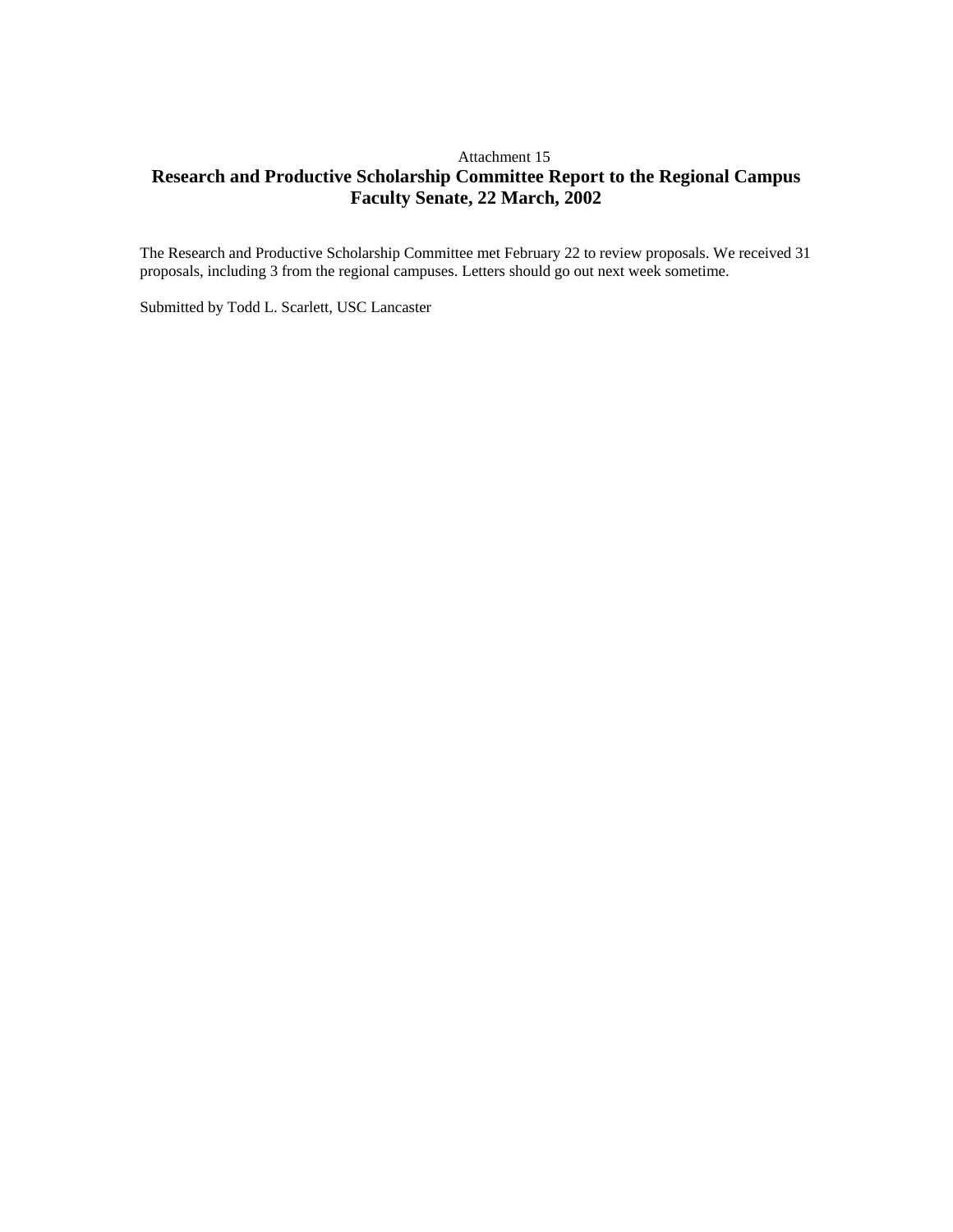#### **Attachment 16a**

#### **ASSOCIATE DEGREE NURSING JUSTIFICATION FOR CURRICULUM**

#### **REORGANIZATION**

The Associate Degree Nursing program faculty is requesting a reorganization of the curriculum content. This reorganization is necessary due to the Colleagues in Caring task force recommendation to the Commission on Higher Education that Licensed Practical Nurses have direct articulation into the nursing programs. The Commission on Higher Education is directing all Associate Degree Nursing Programs to have direct articulation of Licensed Practical Nurses into nursing programs,

The Cooperative Program in Associate Degree Nursing faculty at USC Lancaster/York Technical College has rearranged the curriculum to accommodate this directive. The following changes were made to the curriculum:

1. There was a redistribution of nursing content into nursing courses, however the actual curriculum content remains unchanged,

 2. Content was distributed so that all practical nursing content falls into the first three semesters of the program.

3 . Nursing courses originally carried as many as 8 credit hours. In the reorganized curriculum, courses have been divided so that no nursing course carries more than 6 credit hours. The total number of hours in the program remains unchanged.

4. Students who complete the first three semesters will be eligible to take the National Council Licensure Exam for Practical Nursing.

5. Students who complete the five-semester program will receive an Associate Degree in Nursing and will be eligible to take the National Council Licensure Exam for Registered Nursing.

The Cooperative Nursing Program has acquired the following approvals;

1. Program Advisory Committee Approval - September 2001

2. York Technical College Curriculum Committee - September 2001

3. State Technical College System - November 2001

- 4. South Carolina Department of Labor, Licensing and Regulation: Board of Nursing January 2002
- 4. USC Lancaster Faculty February 2002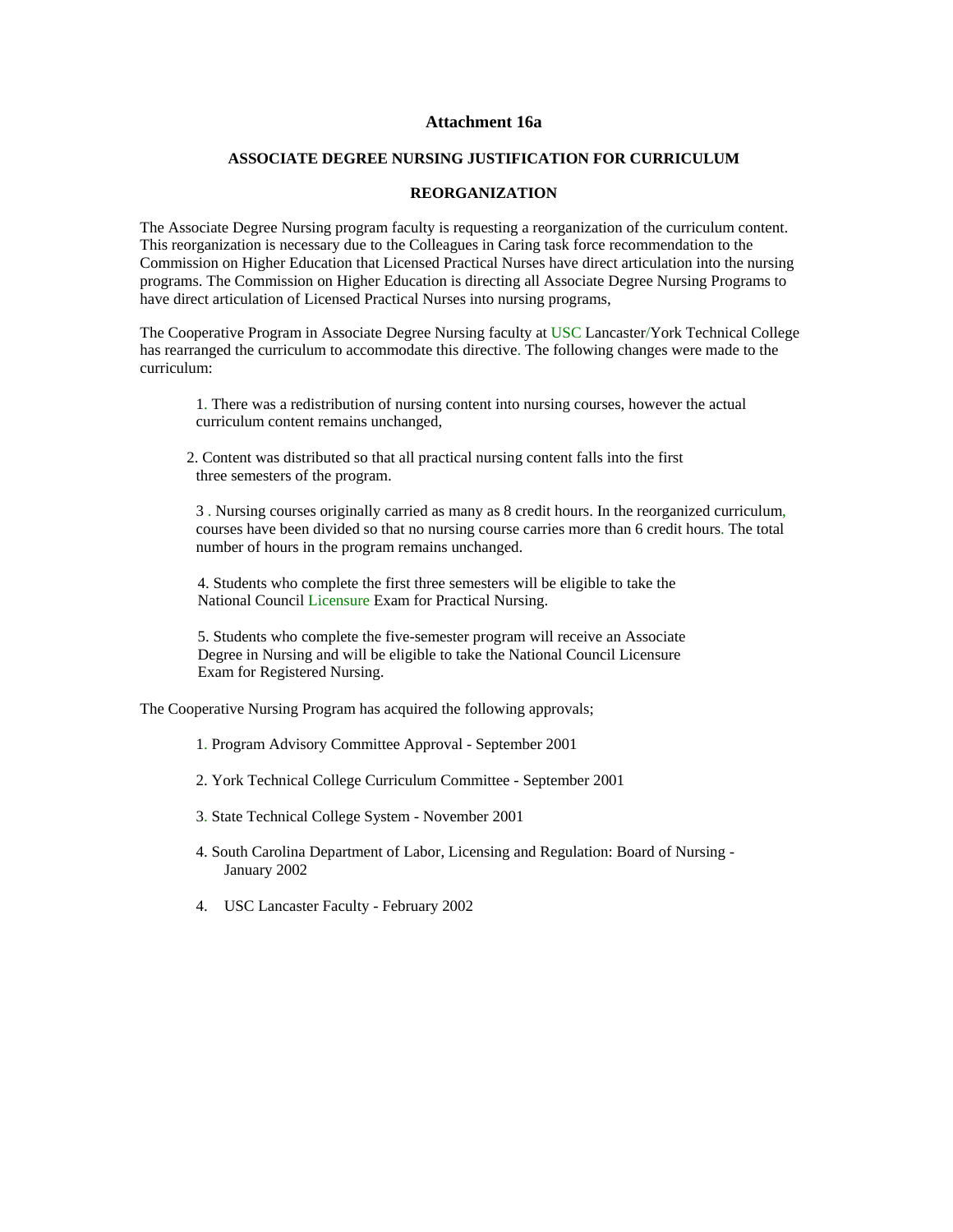**Attachment 16b USC Lancaster/York Technical College Associate Degree Nursing Program Curriculum Changes Fall 2002** 

**Original Courses New Courses LANU 120 Basic Nursing Concepts LANU 104 Nursing Care Management T 7 credit hours 4 credit hours** 

**\_\_\_\_\_\_\_\_\_\_\_\_\_\_\_\_\_\_\_\_\_\_\_\_\_\_\_\_\_\_\_\_\_\_\_\_\_\_\_\_\_\_\_\_\_\_\_\_\_\_\_\_\_\_\_\_\_\_\_\_\_\_\_\_\_** 

 **LANU 106 Pharmacologic Basics 2 credit hours LANU 206 Clinical Skills Application 2 credit hours** 

**\_** 

**LANU 220 Family Centered LANU 211 Care of the Childbearing Nursing Family 7 credit hours 4 credit hours** 

 **LANU 159 Nursing Care Management II 6 credit hours \_\_\_\_\_\_\_\_\_\_\_\_\_\_\_\_\_\_\_\_\_\_\_\_\_\_\_\_\_\_\_\_\_\_\_\_\_\_\_\_\_\_\_\_\_\_\_\_\_\_\_\_\_\_\_\_\_\_\_\_\_\_\_\_\_\_\_**

**LANU 121 Intermediate Nursing LANU 209 Nursing Care Management III Concepts 5 credit hours 8 credit hours** 

**\_\_\_\_\_\_\_\_\_\_\_\_\_\_\_\_\_\_\_\_\_\_\_\_\_\_\_\_\_\_\_\_\_\_\_\_\_\_\_\_\_\_\_\_\_\_\_\_\_\_\_\_\_\_\_\_\_\_\_\_\_\_\_\_\_\_\_\_\_** 

**\_\_\_\_\_\_\_\_\_\_\_\_\_\_\_\_\_\_\_\_\_\_\_\_\_\_\_\_\_\_\_\_\_\_\_\_\_\_\_\_\_\_\_\_\_\_\_\_\_\_\_\_\_\_\_\_\_\_\_\_\_\_\_\_\_\_\_\_\_** 

**\_\_\_\_\_\_\_\_\_\_\_\_\_\_\_\_\_\_\_\_\_\_\_\_\_\_\_\_\_\_\_\_\_\_\_\_\_\_\_\_\_\_\_\_\_\_\_\_\_\_\_\_\_\_\_\_\_\_\_\_\_\_\_\_\_\_\_\_\_** 

**LANU 221 Advanced Nursing LANU 229 Nursing Care Management IV**   $6$  credit hours  **5 credit hours** 

**LANU 214 Mental Health Nursing LANU 214 Mental Health Nursing 4 credit hours 4 credit hours** 

| <b>LANU 215 Management of Patient</b> | <b>LANU 219 Nursing Management and</b> |
|---------------------------------------|----------------------------------------|
| Care                                  | Leadership                             |
| 5 credit hours                        | 4 credit hours                         |
| Total hours: 36                       | <b>Total hours: 37</b>                 |